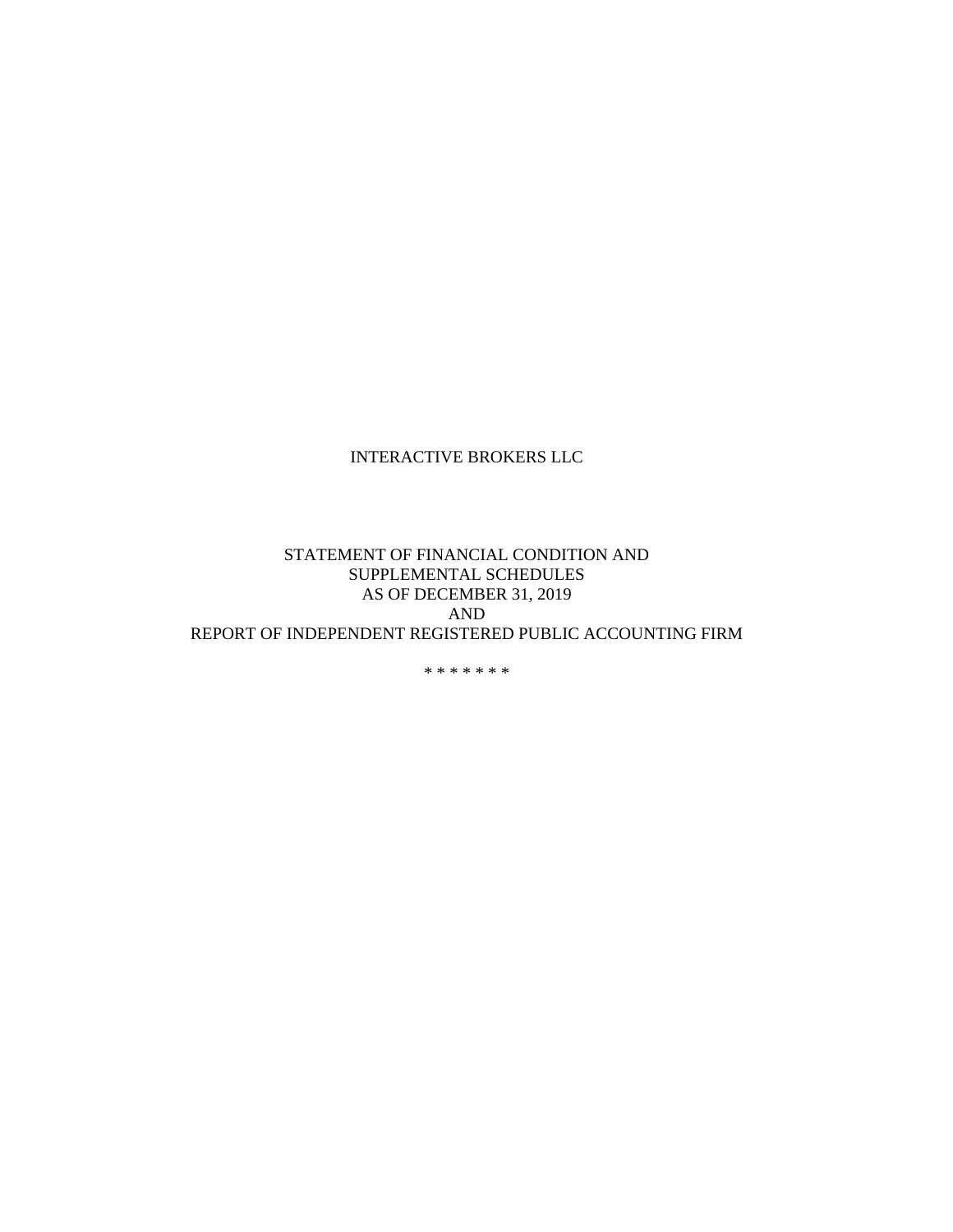### **Table of Contents**

| Report of Independent Registered Public Accounting Firm. |          |
|----------------------------------------------------------|----------|
| Statement of Financial Condition.                        |          |
| Notes to the Statement of Financial Condition.           | $3 - 25$ |
| Supplemental Schedules.                                  | 26-29    |

A copy of the Company's December 31, 2019 statement of financial condition filed pursuant to Rule 17a-5 under the Securities Exchange Act of 1934 and pursuant to Regulation 1.10 under the Commodity Exchange Act is available for examination at our principal office at 1 Pickwick Plaza, Greenwich, CT 06830, the Boston Regional Office of the Securities and Exchange Commission and the New York Regional Office of the Commodity Futures Trading Commission.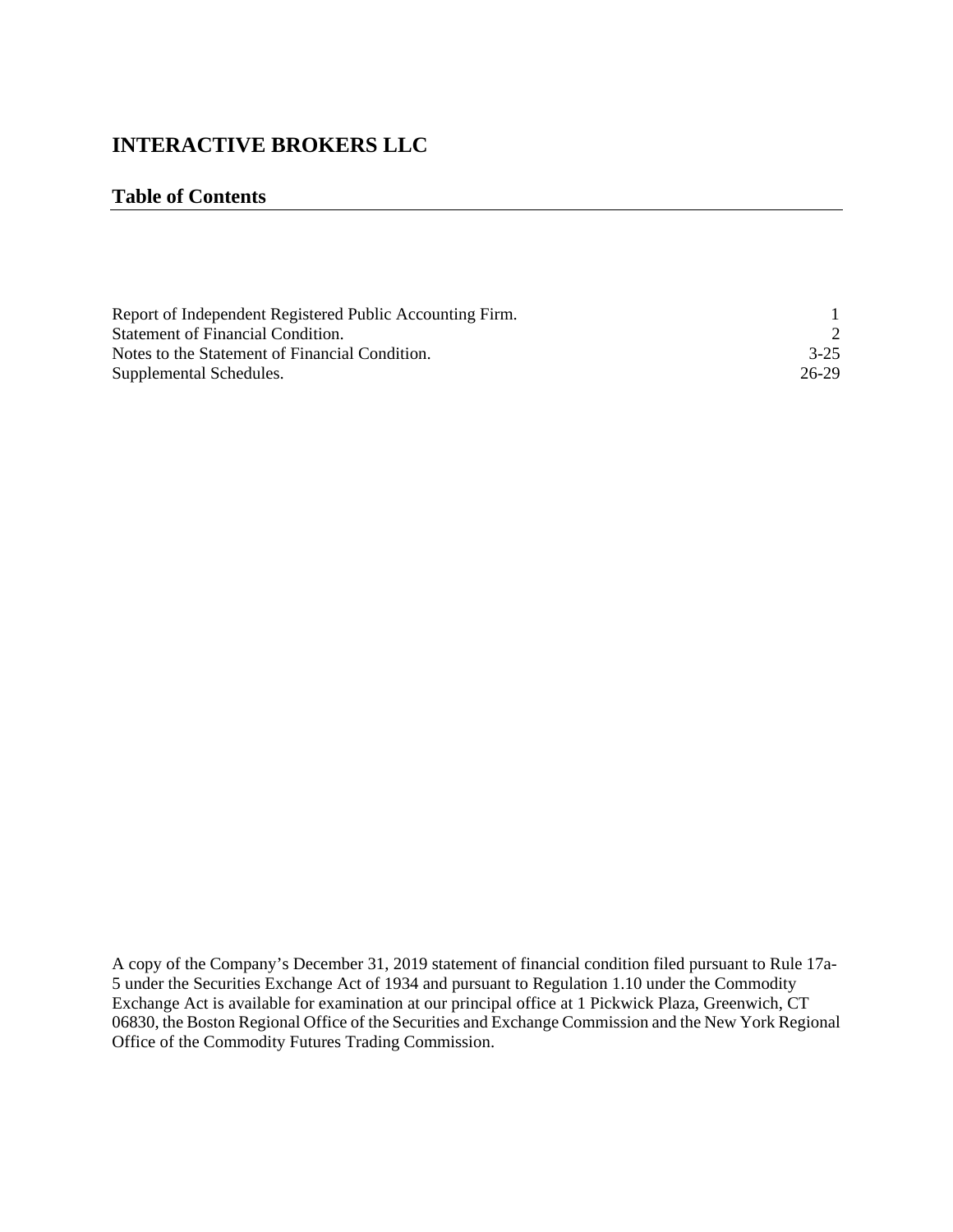# **Deloitte.**

**Deloitte & Touche LLP** 30 Rockefeller Plaza New York, NY 10112 USA

Tel.: +1 212 492 4000 Fax: +1 212 489 1687 www.deloitte.com

### **REPORT OF INDEPENDENT REGISTERED PUBLIC ACCOUNTING FIRM**

To the Directors and the Members of Interactive Brokers LLC Greenwich, CT

#### **Opinion on the Financial Statements**

We have audited the accompanying statement of financial condition of Interactive Brokers LLC (the "Company") as of December 31, 2019, and the related notes (collectively referred to as the "financial statement"). In our opinion, the financial statement presents fairly, in all material respects, the financial position of the Company as of December 31, 2019, in conformity with accounting principles generally accepted in the United States of America.

#### **Basis for Opinion**

The financial statement is the responsibility of the Company's management. Our responsibility is to express an opinion on this financial statement based on our audit. We are a public accounting firm registered with the Public Company Accounting Oversight Board (United States) (PCAOB) and are required to be independent with respect to the Company in accordance with the U.S. federal securities laws and the applicable rules and regulations of the Securities and Exchange Commission and the PCAOB.

We conducted our audit in accordance with the standards of the PCAOB. Those standards require that we plan and perform the audit to obtain reasonable assurance about whether the financial statement is free of material misstatement, whether due to error or fraud.

Our audit included performing procedures to assess the risks of material misstatement of the financial statement, whether due to error or fraud, and performing procedures that respond to those risks. Such procedures included examining, on a test basis, evidence regarding the amounts and disclosures in the financial statement. Our audit also included evaluating the accounting principles used and significant estimates made by management, as well as evaluating the overall presentation of the financial statement. We believe that our audit of the financial statement provides a reasonable basis for our opinion.

#### **Report on Supplemental Schedules**

The supplemental schedules on pages 26-29 have been subjected to audit procedures performed in conjunction with the audit of the Company's statement of financial condition. The supplemental schedules are the responsibility of the Company's management. Our audit procedures included determining whether the supplemental schedules reconcile to the financial statement or the underlying accounting and other records, as applicable, and performing procedures to test the completeness and accuracy of the information presented in the supplemental schedules. In forming our opinion on the supplemental schedules, we evaluated whether the supplemental schedules, including their form and content, are presented in compliance with Regulation 1.16 under the Commodity Exchange Act. In our opinion, such schedules are fairly stated, in all material respects, in relation to the financial statement as a whole.

Melate & Tarete UP

February 28, 2020

We have served as the Company's auditor since 1994.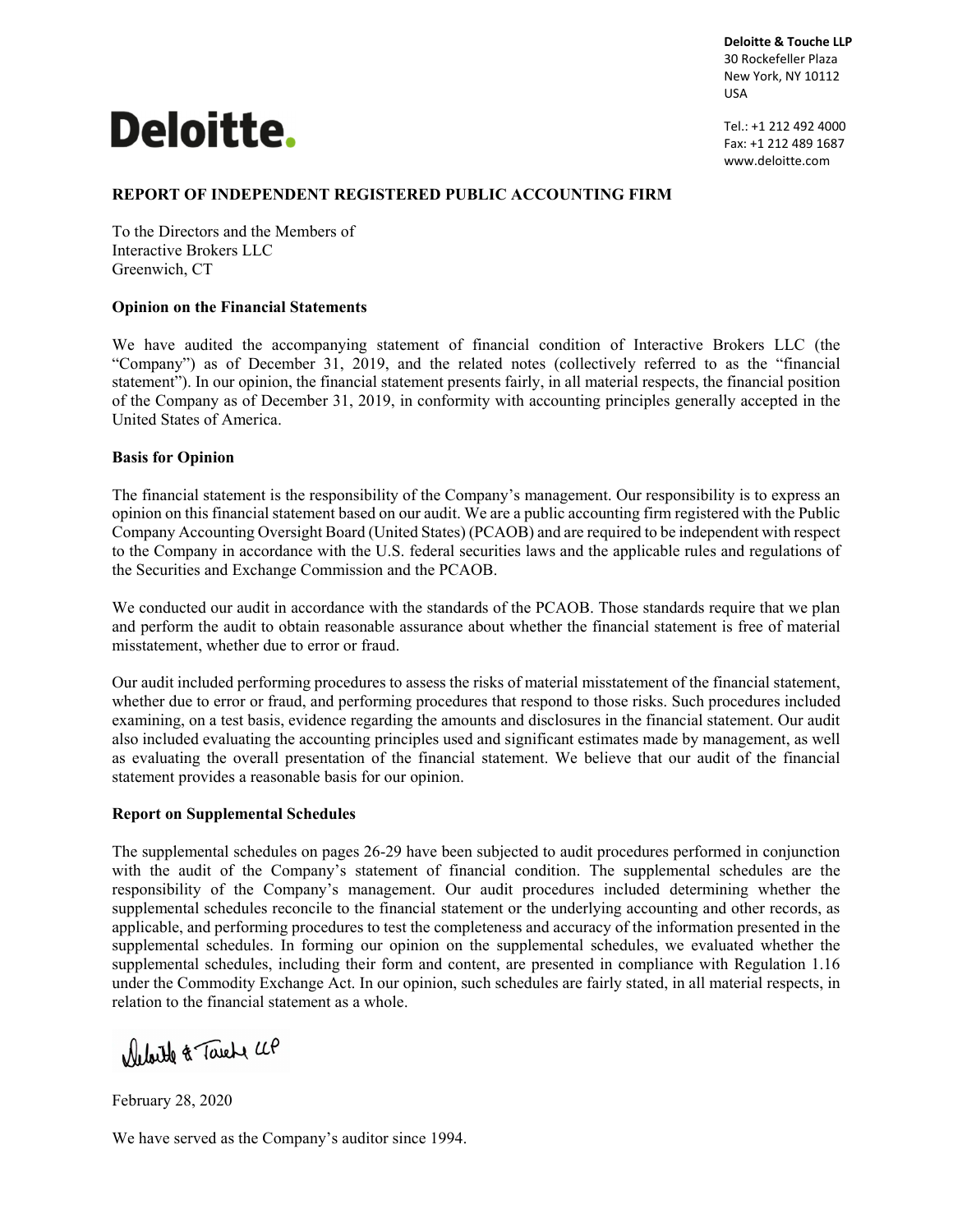### **Statement of Financial Condition**

As of December 31, 2019 *(Dollars in millions)*

| <b>Assets</b>                                                    |              |
|------------------------------------------------------------------|--------------|
| Cash and cash equivalents                                        | \$<br>1,710  |
| Cash - segregated for regulatory purposes                        | 2,213        |
| Securities - segregated for regulatory purposes                  | 17,824       |
| Securities borrowed                                              | 3,412        |
| Securities purchased under agreements to resell                  | 3,111        |
| Financial instruments owned, at fair value                       | 1,315        |
| Receivables                                                      |              |
| Customers (net of allowance for doubtful accounts of \$68)       | 29,850       |
| Brokers, dealers and clearing organizations                      | 585          |
| <b>Affiliates</b>                                                | 189          |
| Interest                                                         | 139          |
| Total receivables                                                | 30,763       |
| Other assets                                                     | 47           |
| Total assets                                                     | \$<br>60,395 |
| Liabilities and members' equity                                  |              |
| Liabilities                                                      |              |
| Short-term borrowings                                            | \$<br>16     |
| Payables to customers                                            | 48,428       |
| Securities loaned                                                | 3,740        |
| Securities sold under agreements to repurchase                   | 1,921        |
| Financial instruments sold, but not yet purchased, at fair value | 249          |
| Other payables                                                   |              |
| Brokers, dealers and clearing organizations                      | 100          |
| Accounts payable, accrued expenses and other liabilities         | 82           |
| <b>Affiliates</b>                                                | 74           |
| Interest                                                         | 26           |
| Total other payables                                             | 282          |
| <b>Total liabilities</b>                                         | 54,636       |
| Members' capital                                                 | 5,759        |
| Total liabilities and members' capital                           | \$<br>60,395 |

See accompanying notes to the statement of financial condition.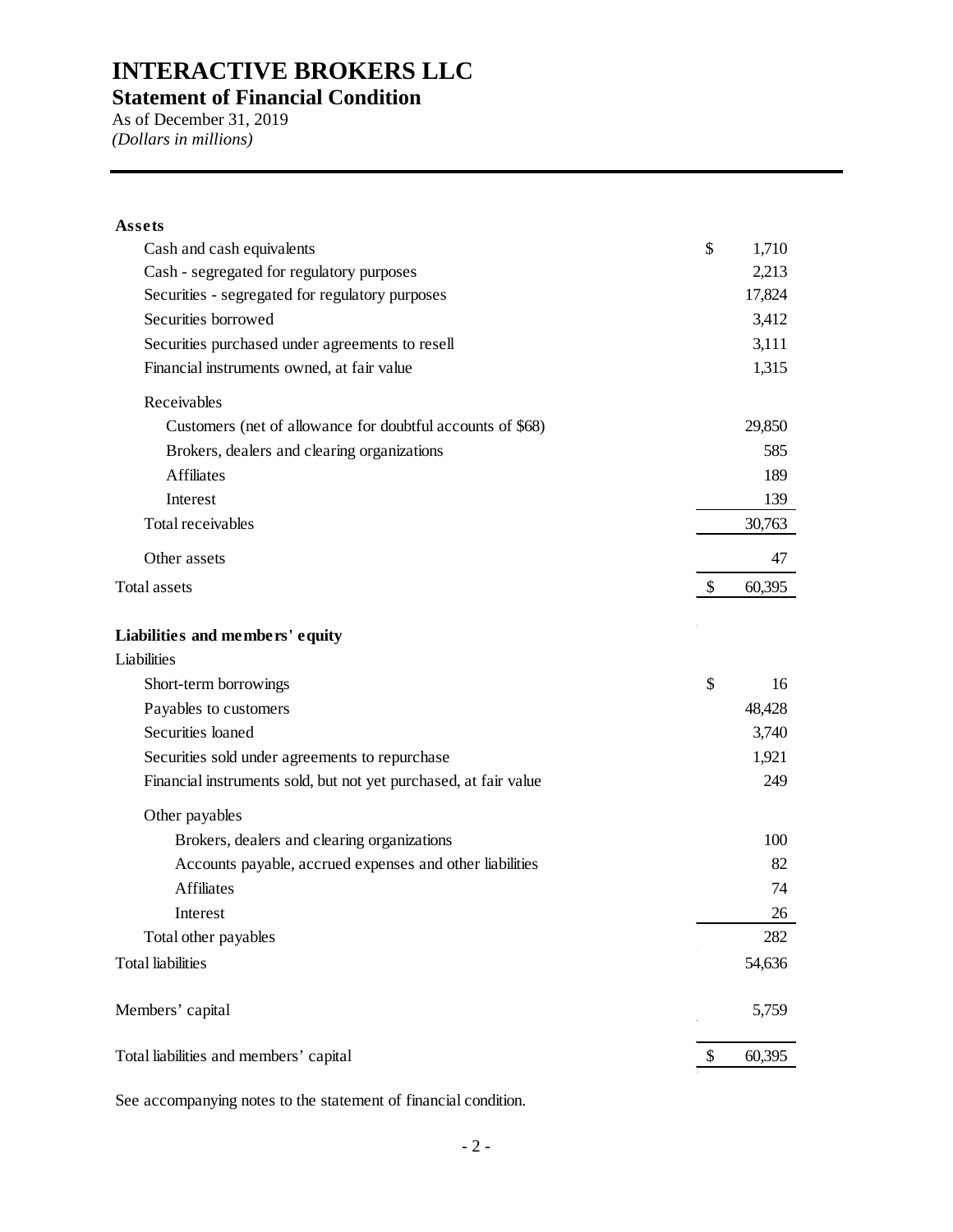December 31, 2019 *(Dollars in millions, except share data, unless otherwise noted)*

### **1. Organization and Nature of Business**

Interactive Brokers LLC (the "Company"), a Connecticut limited liability company, is a broker-dealer registered under the Securities Exchange Act of 1934 (the "Exchange Act") with the Securities and Exchange Commission ("SEC") and is a member of the Financial Industry Regulatory Authority ("FINRA") and various securities and commodities exchanges. The Company is also a member of the National Futures Association ("NFA") and is registered with Commodity Futures Trading Commission ("CFTC") as a Futures Commission Merchant and a Foreign Exchange Dealer.

The Company executes and clears securities and commodities transactions for customers. Certain transactions are cleared through other clearing brokers. Accordingly, the Company carries securities accounts for customers and is subject to the requirements of Rule 15c3-3 under the Exchange Act (the "Customer Protection Rule") pertaining to the possession or control of customer-owned assets and reserve requirements. The Company carries customer commodities accounts and is subject to the segregation requirements of the Commodity Exchange Act. The Company is also subject to the requirements of Rule 15c3-1 under the Exchange Act (the "Uniform Net Capital Rule") and the CFTC's minimum financial requirements (Regulations 1.17 and 5.7).

The Company is 99.9% owned by IBG LLC (the "Parent"), a Connecticut limited liability company. The Company has several affiliates which are also majority owned by the Parent (see Note 13). The Parent and its subsidiaries, including the Company, are consolidated by Interactive Brokers Group, Inc. ("IBG, Inc."), a publicly traded U.S. corporation.

### **2. Significant Accounting Policies**

### *Basis of Presentation*

This statement of financial condition is presented in U.S. dollars and has been prepared in accordance with accounting principles generally accepted in the U.S. ("U.S. GAAP").

### *Use of Estimates*

The preparation of statement of financial condition in conformity with U.S. GAAP requires management to make estimates and assumptions that affect the reported amounts and disclosures in the statement of financial condition and accompanying notes. These estimates and assumptions are based on judgment and the best available information at the time. Therefore, actual results could differ materially from those estimates. Such estimates include the allowance for doubtful accounts, compensation accruals, and contingency reserves.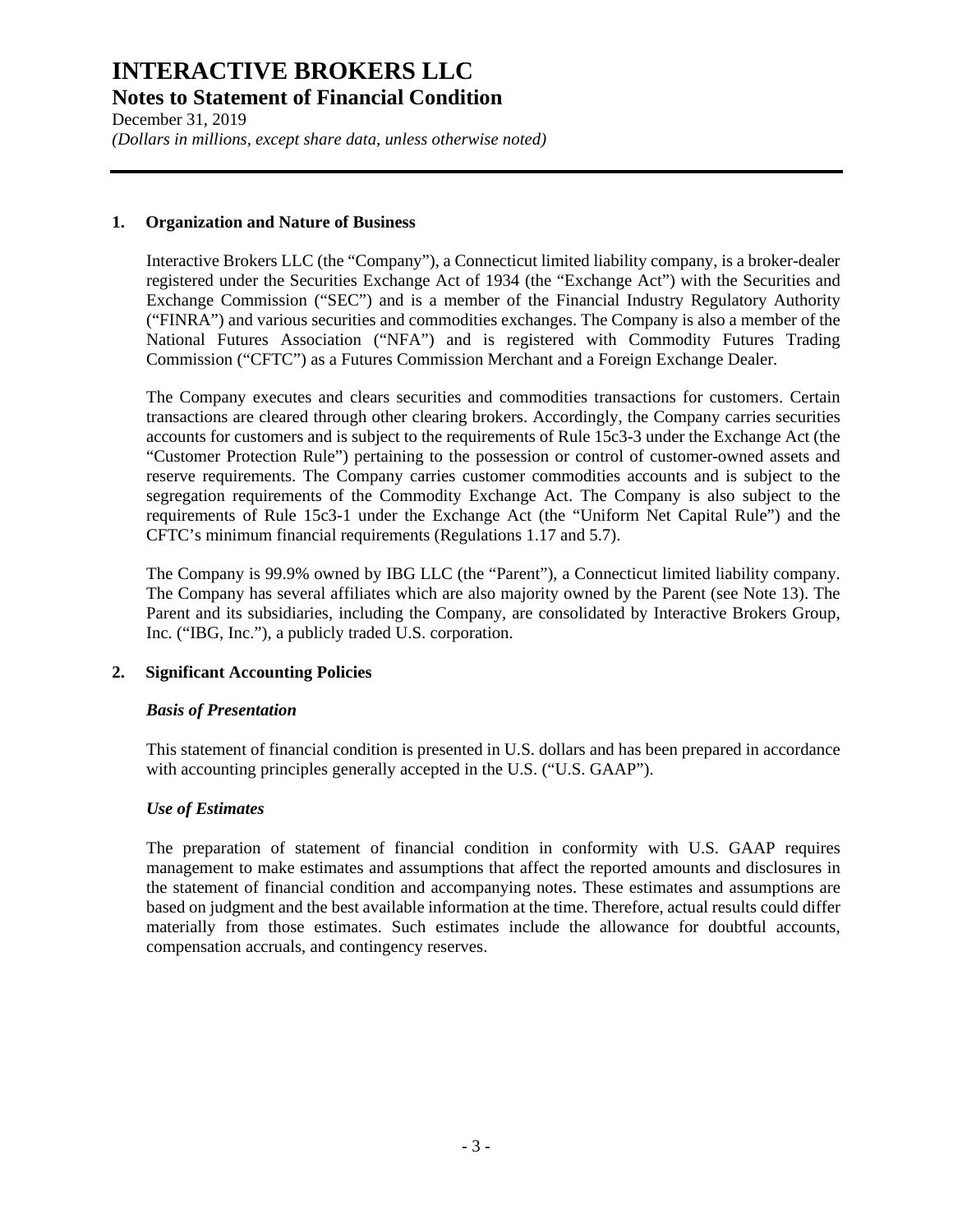December 31, 2019 *(Dollars in millions, except share data, unless otherwise noted)*

### *Fair Value*

Substantially all of the Company's assets and liabilities, including financial instruments are carried at fair value based on published market prices and are marked to market, or are assets and liabilities which are short-term in nature and are carried at amounts that approximate fair value.

The Company applies the fair value hierarchy in accordance with Financial Accounting Standards Board ("FASB") Accounting Standards Codification ("ASC") Topic 820, "Fair Value Measurement" ("ASC Topic 820"), to prioritize the inputs to valuation techniques used to measure fair value. The hierarchy gives the highest priority to unadjusted quoted prices in active markets for identical assets and liabilities and the lowest priority to unobservable inputs.

The three levels of the fair value hierarchy are:

- Level 1 Unadjusted quoted prices in active markets that are accessible at the measurement date for identical, unrestricted assets or liabilities.
- Level 2 Quoted prices for similar assets in an active market, quoted prices in markets that are not considered to be active or financial instruments for which all significant inputs are observable, either directly or indirectly.
- Level 3 Prices or valuations that require inputs that are both significant to fair value measurement and unobservable.

Financial instruments owned, at fair value and financial instruments sold, but not yet purchased, at fair value are generally classified as Level 1 of the fair value hierarchy. The Company's Level 1 financial instruments, which are valued using quoted market prices as published by exchanges and clearing houses or otherwise broadly distributed in active markets, include listed stocks, options and U.S. government securities which are included in securities – segregated for regulatory purposes and in financial instruments owned in the statement of financial condition.

Currency forward contracts are valued using broadly distributed bank and broker prices, and are classified as Level 2 of the fair value hierarchy since inputs to their valuation can be generally corroborated by market data. Other securities that are not traded in active markets are also classified as Level 2 of the fair value hierarchy. Level 3 financial instruments are comprised of securities that have been delisted or otherwise are no longer tradeable in active markets and have been valued by the Company based on internal estimates.

### *Cash and Cash Equivalents*

Cash and cash equivalents consist of deposits with banks and all highly liquid investments, with maturities of three months or less, that are not segregated and deposited for regulatory purposes or to meet margin requirements at clearing houses.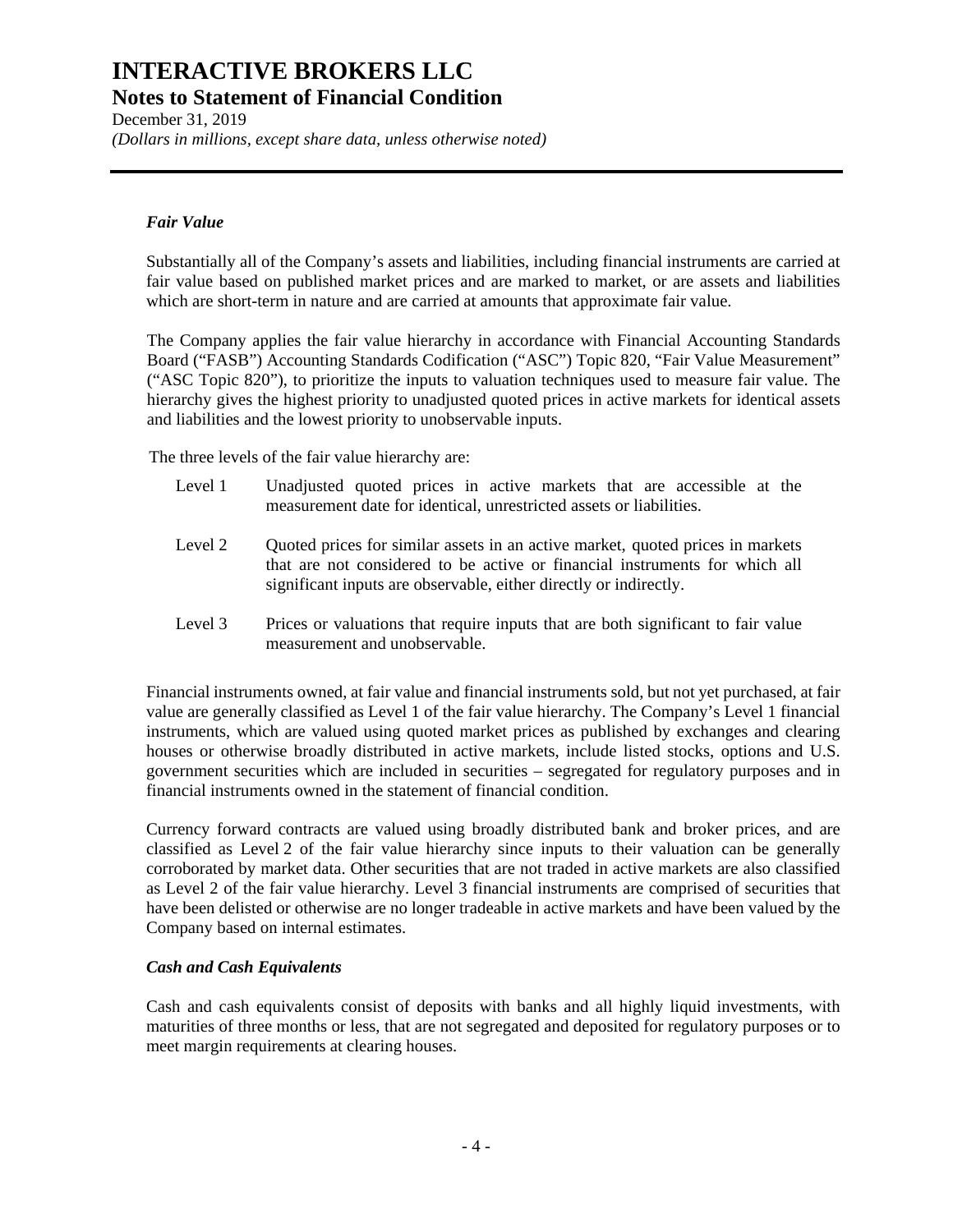December 31, 2019 *(Dollars in millions, except share data, unless otherwise noted)*

### *Cash and Securities — Segregated for Regulatory Purposes*

As a result of customer activities, the Company is obligated by rules mandated by its primary regulators to segregate or set aside cash or qualified securities to satisfy such regulations, which have been promulgated to protect customer assets. Restricted cash represents cash and cash equivalents that are subject to withdrawal or usage restrictions. Cash segregated for regulatory purposes meets the definition of restricted cash.

At December 31, 2019, securities segregated for regulatory purposes consisted of U.S. government securities of \$3.8 billion and securities purchased under agreements to resell of \$14 billion, which amounts approximate fair value.

### *Securities Borrowed and Securities Loaned*

Securities borrowed and securities loaned are recorded at the amount of cash collateral advanced or received. Securities borrowed transactions require the Company to provide the counterparties with collateral, which may be in the form of cash or other securities. With respect to securities loaned, the Company receives collateral, which may be in the form of cash or other securities in an amount generally in excess of the fair value of the securities loaned. The Company monitors the market value of securities borrowed and loaned on a daily basis, with additional collateral obtained or refunded as permitted contractually. The Company's policy is to net, in the statement of financial condition, securities borrowed and securities loaned entered into with the same counterparty that meet the offsetting requirements prescribed in FASB ASC Topic 210-20, "Balance Sheet – Offsetting" ("ASC Topic 210-20").

### *Securities Purchased Under Agreements to Resell and Securities Sold Under Agreements to Repurchase*

Securities purchased under agreements to resell and securities sold under agreements to repurchase, which are reported as collateralized financing transactions, are recorded at contract value, which approximates fair value. To ensure that the fair value of the underlying collateral remains sufficient, the collateral is valued daily with additional collateral obtained or excess collateral returned, as permitted under contractual provisions. The Company's policy is to net, in the statement of financial condition, securities purchased under agreements to resell transactions and securities sold under agreements to repurchase transactions entered into with the same counterparty that meet the offsetting requirements prescribed in ASC Topic 210-20.

### *Financial Instruments Owned and Financial Instruments Sold, But Not Yet Purchased, at Fair Value*

Financial instrument transactions are accounted for on a trade date basis. Financial instruments owned and financial instruments sold, but not yet purchased are stated at fair value based upon quoted market prices. The Company's financial instruments pledged to counterparties where the counterparty has the right, by contract or custom, to sell or repledge the financial instruments are reported as financial instruments owned and pledged as collateral in the statement of financial condition.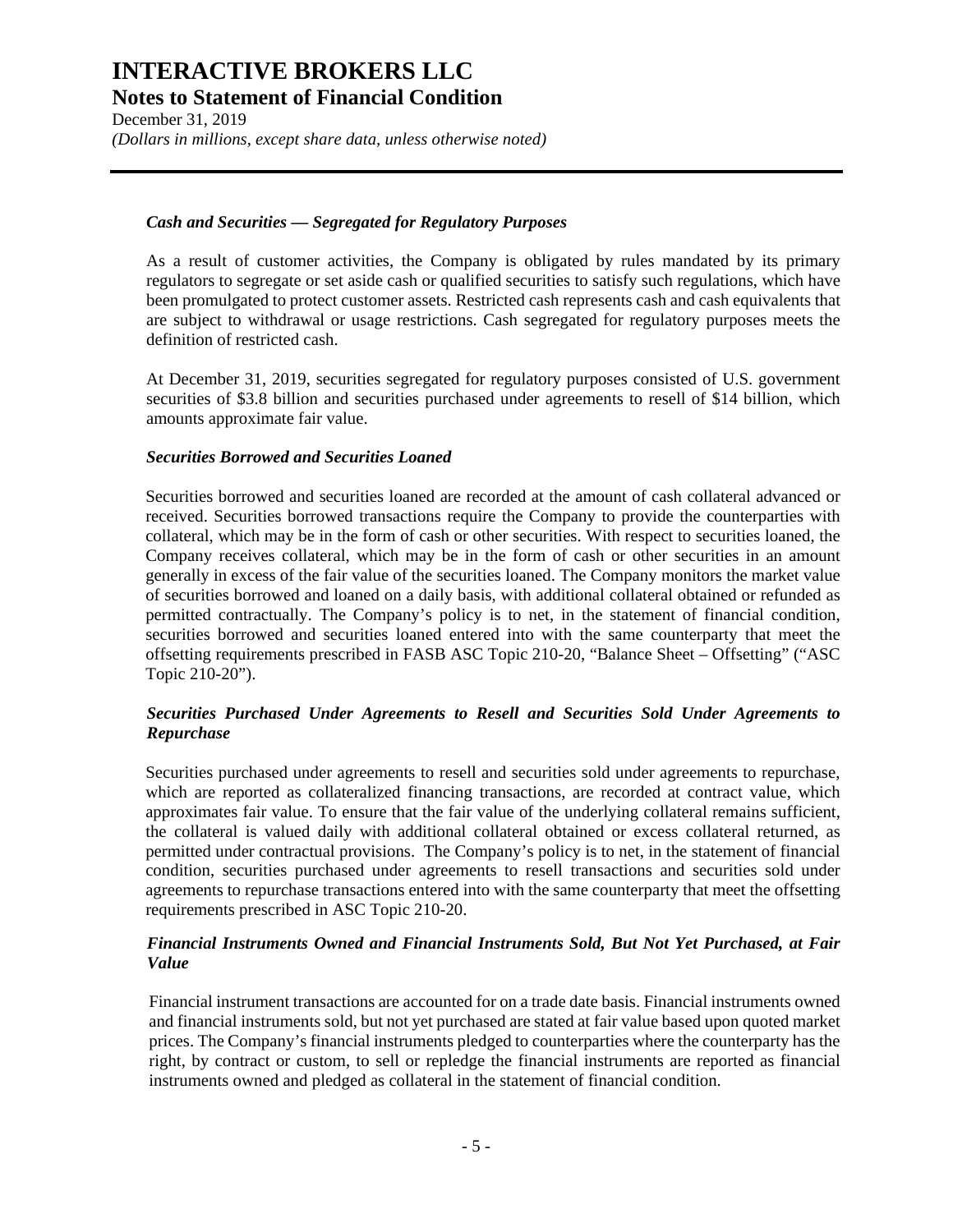December 31, 2019 *(Dollars in millions, except share data, unless otherwise noted)*

The Company also enters into currency forward contracts. These transactions, which are also accounted for on a trade date basis, are agreements to exchange a fixed amount of one currency for a specified amount of a second currency at completion of the currency forward contract term. Unrealized mark-to-market gains and losses on currency forward contracts are included in financial instruments owned, at fair value or financial instruments sold, but not yet purchased, at fair value in the statement of financial condition.

### *Currency Spot and Forward Contracts*

The Company enters into currency swap contracts for customer funds denominated in foreign currencies to obtain U.S. dollars, with a locked-in rate of return, for the purpose of making bank deposits denominated in U.S. dollars to satisfy regulatory segregation requirements and on behalf of its affiliates. A currency swap contract is an agreement to exchange a fixed amount of one currency for a specified amount of a second currency at the outset and exchange back a specified amount at completion of the swap term (i.e., the forward contract). Interest rate differences, between currencies, are captured in the contractual swap rates. The Company also executes currency spot contracts on behalf of its customers and affiliates. These currency spot and forward transactions are recorded on a trade date basis at fair value based on distributed bank and broker prices. Included in receivables from and payables to brokers, dealers and clearing organizations are \$11 and \$13, respectively, which represent unsettled amounts of currency spot and forward contracts at December 31, 2019.

### *Customer Receivables and Payables*

Customer securities transactions are recorded on a settlement date basis and customer commodities transactions are recorded on a trade date basis. Receivables from and payables to customers include amounts due on cash and margin transactions, including futures contracts transacted on behalf of customers. Securities owned by customers, including those that collateralize margin loans or other similar transactions, are not reported in the statement of financial condition.

Receivables from institutional non-cleared customers and payables for execution and clearing fees are included in other assets and accounts payable, accrued expenses and other liabilities, respectively, in the statement of financial condition.

### *Receivables from and Payables to Brokers, Dealers and Clearing Organizations*

Receivables from and payables to brokers, dealers and clearing organizations include net receivables and payables from unsettled trades, including amounts related to futures and options on futures contracts executed on behalf of customers, amounts receivable for securities not delivered by the Company to the purchaser by the settlement date ("fails to deliver") and cash deposits. Payables to brokers, dealers and clearing organizations also include amounts payable for securities not received by the Company from a seller by the settlement date ("fails to receive").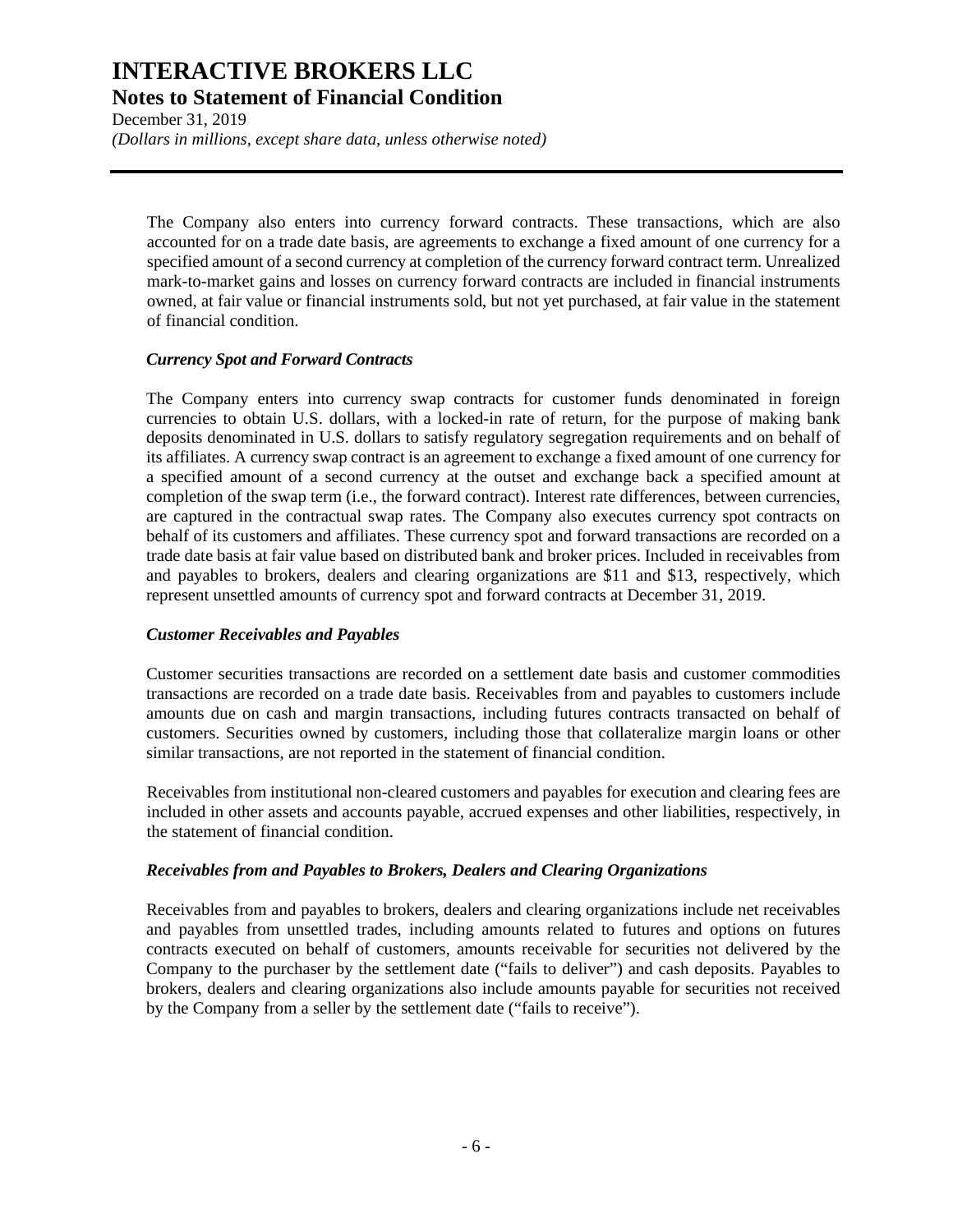December 31, 2019 *(Dollars in millions, except share data, unless otherwise noted)*

#### *Interest*

Interest is accrued on customer margin balances, securities borrowed and securities loaned contract amounts, securities purchased under agreements to resell, securities sold under agreements to repurchase, interest bearing assets and liabilities included in financial instruments owned, at fair value and financial instruments sold, but not yet purchased, at fair value. Interest is included in interest receivable and interest payable in the statement of financial condition.

### *Property and Equipment*

Property and equipment, which are included in other assets in the statement of financial condition, consist of leasehold improvements, computer equipment, and office furniture and equipment.

Property and equipment are recorded at historical cost, less accumulated depreciation and amortization. Additions and improvements that extend the lives of assets are capitalized, while expenditures for repairs and maintenance are expensed as incurred. Depreciation and amortization are computed using the straight-line method. Equipment is depreciated over the estimated useful lives of the assets, while leasehold improvements are amortized over the lesser of the estimated economic useful life of the asset or the term of the lease. Computer equipment is depreciated over three to five years and office furniture and equipment are depreciated over five to seven years. Upon retirement or disposition of property and equipment, the cost and related accumulated depreciation are removed from the statement of financial condition. Fully depreciated (or amortized) assets are retired periodically throughout the year.

### *Leases*

On January 1, 2019, the Company adopted FASB ASC Topic 842, "Leases," ("ASC Topic 842") which requires that a lessee recognize in the statement of financial condition a lease liability and a corresponding right-of-use asset, including for those leases that the Company had classified as operating leases. The right-of-use asset and the lease liability were initially measured using the present value of the remaining lease payments. ASC Topic 842 was implemented using a modified retrospective approach which resulted in no cumulative-effect adjustment in the opening balance of retained earnings as of January 1, 2019. As permitted under ASC Topic 842, the Company adopted the following practical expedients: (1) not to reassess whether an expired or non-lease contract that commenced before January 1, 2019 contained an embedded lease, (2) not to reassess the classification of existing leases, (3) not to determine whether initial direct costs related to existing leases should be capitalized under ASC Topic 842, and (4) not to separate lease and non-lease components.

The Company reviews all relevant contracts to determine if the contract contains a lease at its inception date. A contract contains a lease if the contract conveys to the company the right to control the use of an underlying asset for a period of time in exchange for consideration. If the Company determines that a contract contains a lease, it recognizes, in the statement of financial condition, a lease liability and a corresponding right-of-use asset on the commencement date of the lease. The lease liability is initially measured at the present value of the future lease payments over the lease term using the rate implicit in the lease or, if not readily determinable, the Company's secured incremental borrowing rate. An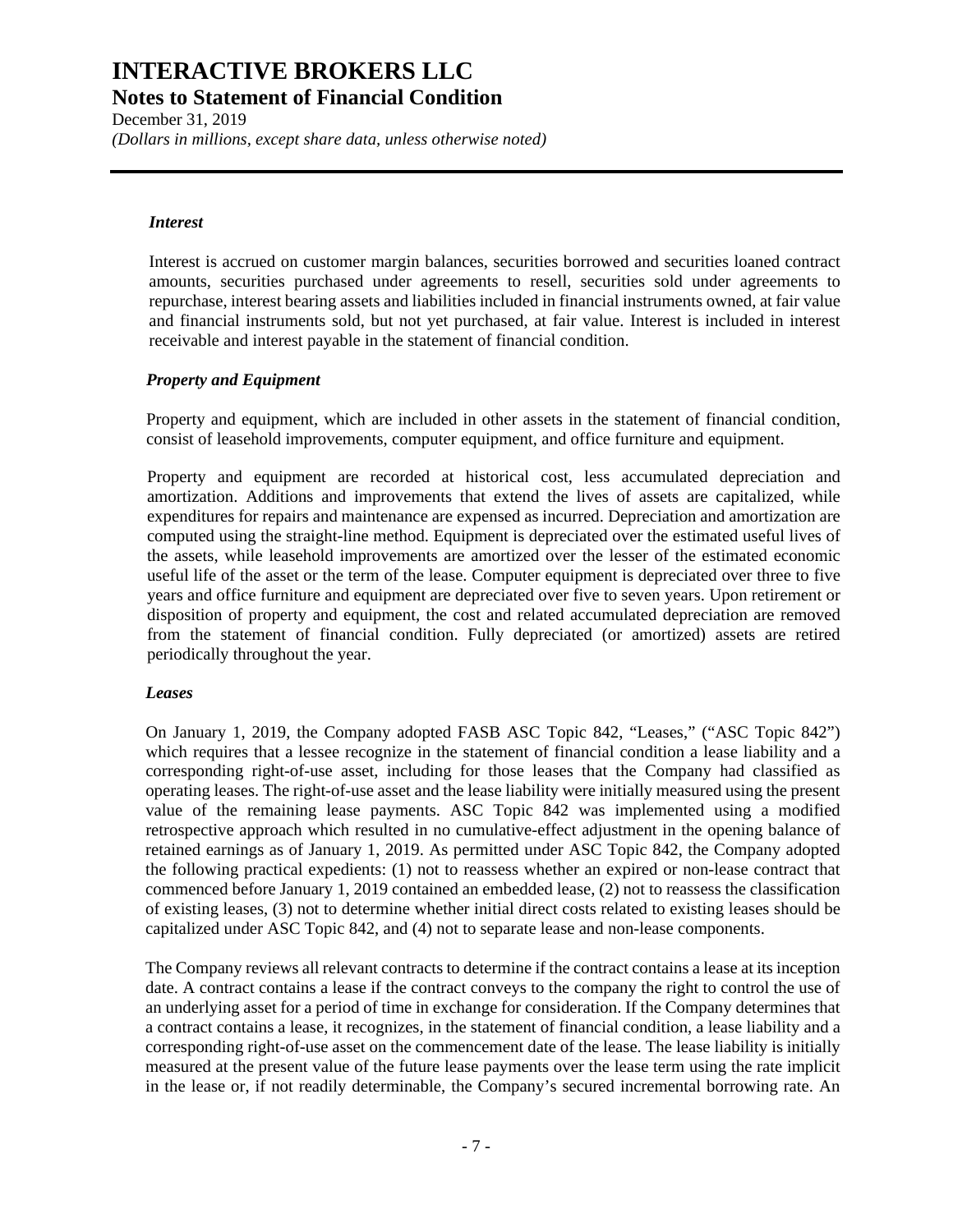December 31, 2019 *(Dollars in millions, except share data, unless otherwise noted)*

operating lease right-of-use asset is initially measured at the value of the lease liability minus any lease incentives and initial direct costs incurred plus any prepaid rent.

The Company's leases are classified as operating leases and consist of real estate leases for office space and data centers. Each lease liability is measured using the Company's secured incremental borrowing rate, which is based on an internally developed yield curve using interest rates of third parties' corporate debt issued with a similar risk profile as the Company and a duration similar to the lease term. The Company's leases have remaining terms of one to seven years, some of which include options to extend the lease term, and some of which include options to terminate the lease upon notice. The Company considers these options when determining the lease term used to calculate the right-ofuse asset and the lease liability when the Company is reasonably certain it will exercise such option.

The Company's operating leases contain both lease components and non-lease components. Non-lease components are distinct elements of a contract that are not related to securing the use of the underlying assets, such as common area maintenance and other management costs. The Company elected to measure the lease liability by combining the lease and non-lease components as a single lease component. As such, the Company includes the fixed payments and any payments that depend on a rate or index that relate to the lease and non-lease components in the measurement of the lease liability. Some of the non-lease components are variable in nature and not based on an index or rate, and as a result, are not included in the measurement of the right-of-use asset or lease liability.

### *Stock-Based Compensation*

The Company follows FASB ASC Topic 718, "Compensation – Stock Compensation" ("ASC Topic 718"), to account for its employees' participation in IBG, Inc.'s stock-based compensation plans. ASC Topic 718 requires all share-based payments to employees to be recognized in the statement of financial condition using a fair value-based method. Grants, which are denominated in U.S. dollars, are communicated to employees in the year of grant, thereby establishing the fair value of each grant.

Awards granted under the stock-based compensation plans are subject to the plans' post-employment provisions in the event an employee ceases employment with the Company. The plans provide that employees who discontinue employment with the Company without cause and continue to meet the terms of the plans' post-employment provisions will be eligible to earn 50% of previously granted but not yet earned awards, unless the employee is over the age of 59, in which case the employee would be eligible to receive 100% of previously granted but not yet earned awards.

### *Income Taxes*

The Company accounts for income taxes in accordance with FASB ASC Topic 740, "Income Taxes" ("ASC Topic 740"). The Company's deferred tax assets and liabilities, and reserves for unrecognized tax benefits are based on enacted tax laws and reflect management's best assessment of estimated future taxes to be paid.

The Company records tax liabilities in accordance with ASC Topic 740 and adjusts these liabilities when management's judgment changes as a result of the evaluation of new information not previously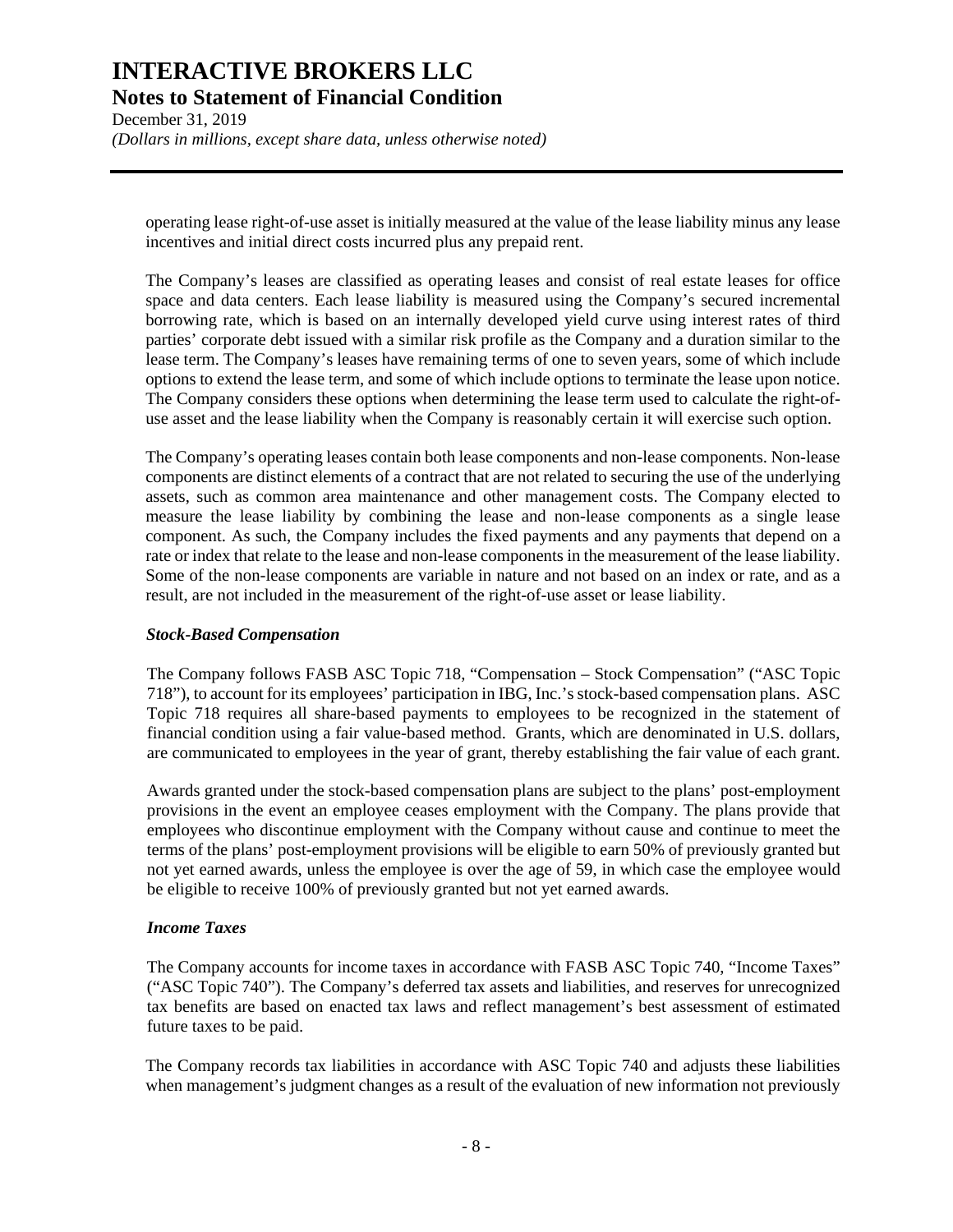December 31, 2019 *(Dollars in millions, except share data, unless otherwise noted)*

available. Because of the complexity of some of these uncertainties, the ultimate resolution may result in payments that are different from the current estimates of these tax liabilities.

The Company operates in the U.S. as a limited liability company that is treated as a partnership for U.S. federal income tax purposes. Accordingly, the Company's income is not subject to U.S. federal income taxes. Taxes related to income earned by partnerships represent obligations of the individual partners.

### *FASB Standards Adopted During 2019*

| <b>Standard</b>             | <b>Summary of guidance</b>                                                                                                                                    | <b>Effect on statement of financial</b><br>condition     |
|-----------------------------|---------------------------------------------------------------------------------------------------------------------------------------------------------------|----------------------------------------------------------|
| Leases (Topic 842)          | • All leases greater than one year must be<br>recognized on the statement of financial condition                                                              | • Adopted January 1, 2019.<br>• For further information, |
| <i>Issued February 2016</i> | by recording a lease right-of-use asset and a<br>corresponding lease liability.<br>• Additional qualitative and quantitative leasing<br>disclosures required. | refer to Note $8 -$ Leases.                              |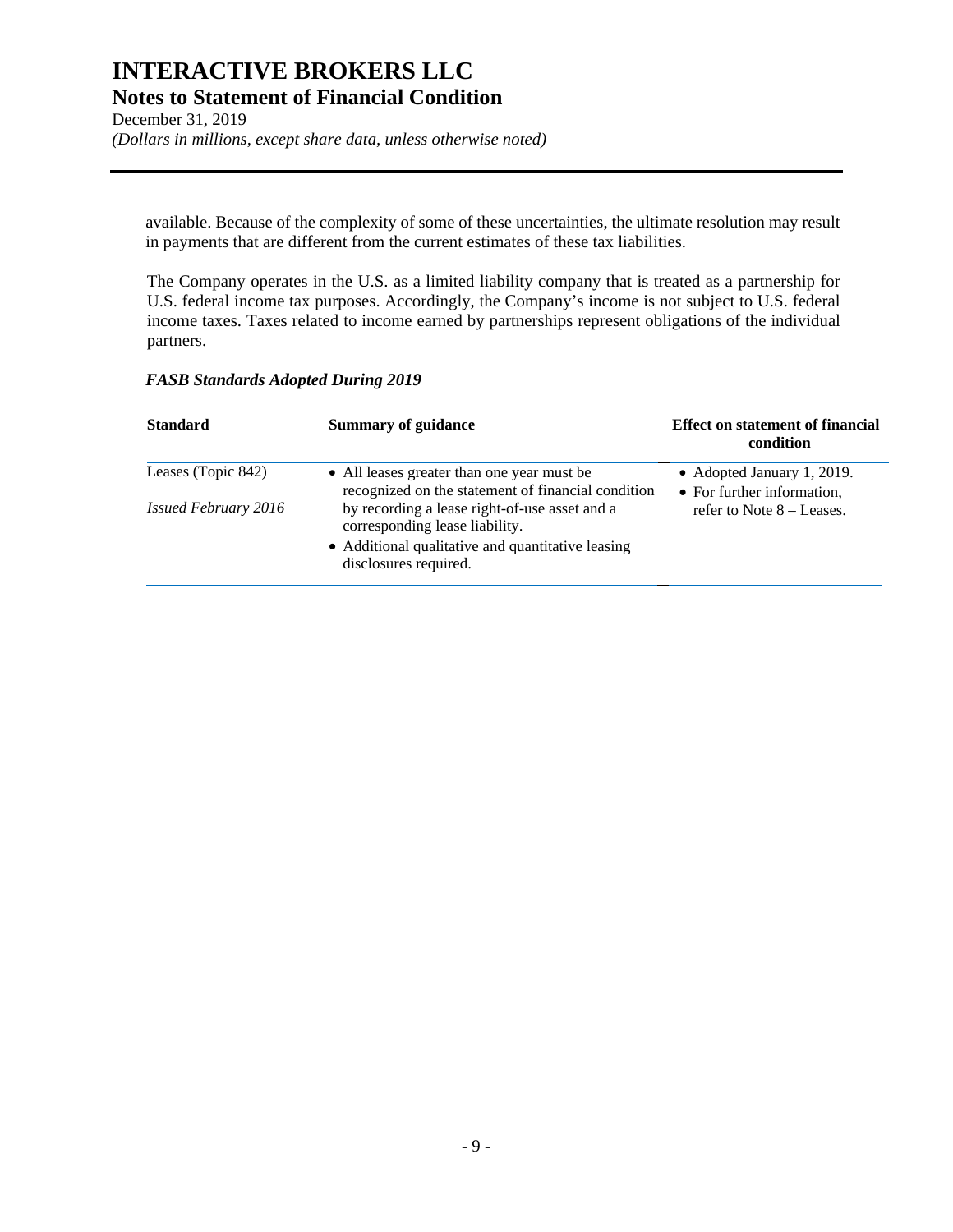December 31, 2019 *(Dollars in millions, except share data, unless otherwise noted)*

### *FASB Standards issued but not adopted as of December 31, 2019*

| <b>Standard</b>                                                                                                                                     | <b>Summary of guidance</b>                                                                                                                                                                                                                                                                                                                                                                                                                                                 | <b>Effect on statement of financial</b><br>condition                                                                                                                                                                                                                                                                           |
|-----------------------------------------------------------------------------------------------------------------------------------------------------|----------------------------------------------------------------------------------------------------------------------------------------------------------------------------------------------------------------------------------------------------------------------------------------------------------------------------------------------------------------------------------------------------------------------------------------------------------------------------|--------------------------------------------------------------------------------------------------------------------------------------------------------------------------------------------------------------------------------------------------------------------------------------------------------------------------------|
| <b>Financial instruments</b><br>- credit losses (Topic 326)<br>Issued June 2016                                                                     | • Replaces the current incurred loss<br>impairment guidance and establishes a<br>single allowance framework for financial<br>assets carried at amortized cost.<br>• The allowance must reflect managements'<br>estimate of credit losses over the life of the<br>asset taking future economic changes into<br>consideration.<br>• As of the beginning of the reporting period<br>of adoption, a cumulative-effect adjustment<br>to retained earnings should be recognized. | • Effective date: January 1, 2020.<br>• The changes will not have a<br>material impact on the<br>Company's statement of<br>financial condition, as the<br>Company will apply the practical<br>expedient relating to financial<br>assets subject to collateral<br>maintenance provisions.                                       |
| <b>Fair Value Measurement</b><br>(Topic 820)<br><b>Issued August 2018</b>                                                                           | • Eliminates the requirement to disclose: (a)<br>the amount and reasons for transfers<br>between Level 1 and Level 2 of the fair<br>value hierarchy; (b) an entity's policy for<br>timing of transfers between levels; (c) and,<br>an entity's valuation processes for Level 3<br>fair value measurements.                                                                                                                                                                 | Effective date: January 1, 2020.<br>$\bullet$<br>Changes relating to Level 3 fair<br>value measurements may be<br>applied prospectively. All<br>other changes should be<br>applied retrospectively.<br>The adoption of the changes<br>will not have a material impact<br>on the Company's statement of<br>financial condition. |
| Compensation - Stock<br>Compensation (Topic 718)<br>and Revenue from<br><b>Contracts with Customers</b><br>(Topic 606)<br><b>Issued August 2019</b> | • Requires that share-based payments<br>granted to customers as part of a revenue<br>arrangement and are not in exchange for a<br>distinct good or service, be recorded as a<br>reduction in transaction price using the<br>grant date fair value.<br>• Share-based payments are measured and<br>classified under ASC 718 unless they are<br>subsequently modified and the grantee is no<br>longer a customer, in which case they are<br>classified under other U.S. GAAP. | Effective date: January 1, 2020.<br>The guidance may be applied<br>using a modified retrospective<br>approach.<br>The changes will not have a<br>$\bullet$<br>material impact on the<br>Company's statement of<br>financial condition.                                                                                         |
| Income Taxes (Topic 740)<br><b>Issued December 2019</b>                                                                                             | • Simplifies the accounting for income taxes by<br>removing certain exceptions to the general<br>principles in Topic 740.                                                                                                                                                                                                                                                                                                                                                  | Effective date: January 1,<br>$\bullet$<br>2021. Early adoption is<br>permitted.<br>The guidance is being<br>evaluated for impact.                                                                                                                                                                                             |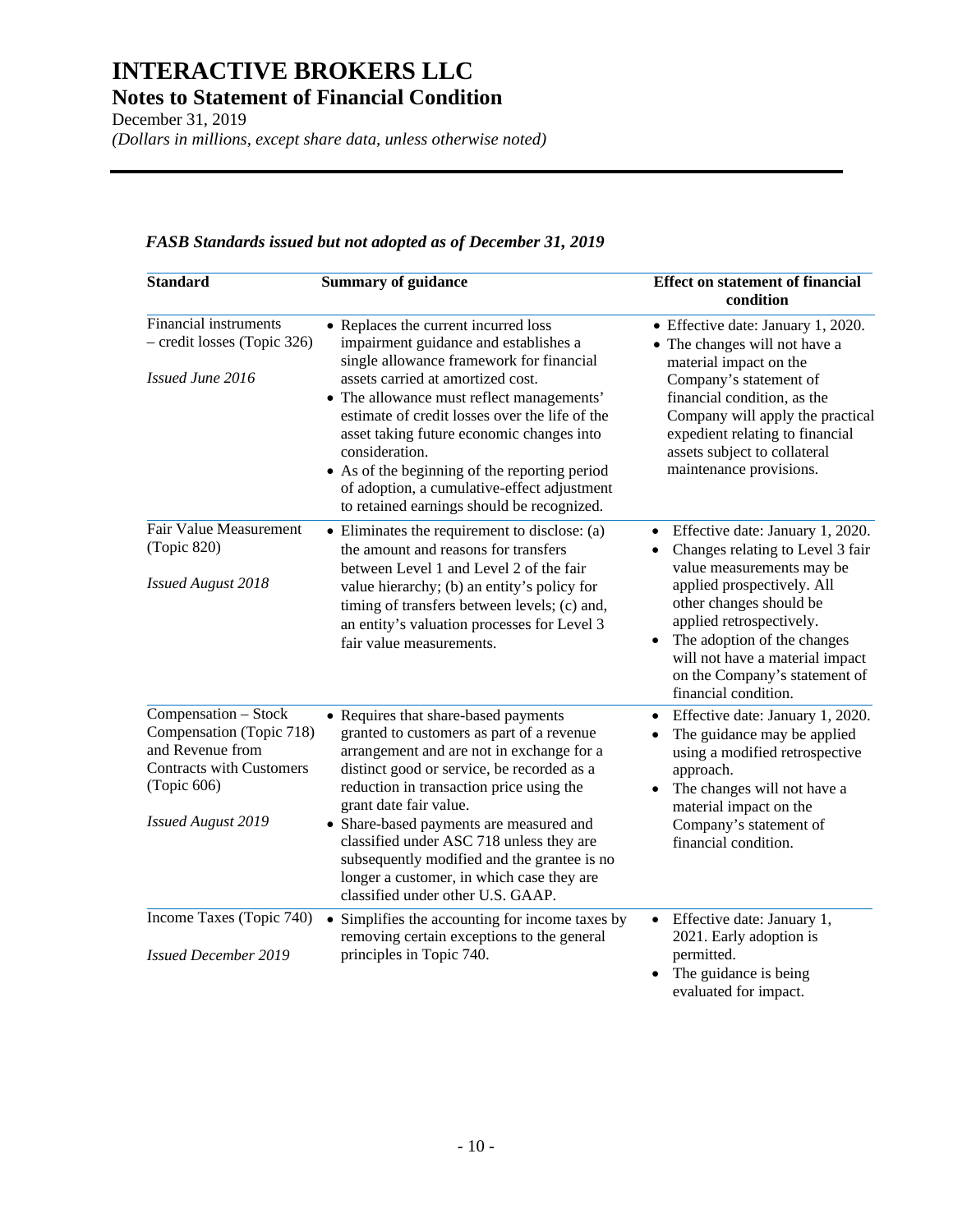December 31, 2019 *(Dollars in millions, except share data, unless otherwise noted)*

### **3. Trading Activities and Related Risks**

The Company's trading activities are comprised of providing securities brokerage services. Trading activities expose the Company to market and credit risks. These risks are managed in accordance with established risk management policies and procedures. To accomplish this, management has established a risk management process that includes:

- a regular review of the risk management process by executive management as part of its oversight role;
- defined risk management policies and procedures supported by a rigorous analytic framework; and
- articulated risk tolerance levels as defined by executive management that are regularly reviewed to ensure that the Company's risk-taking is consistent with its business strategy, its capital structure, and current and anticipated market conditions.

### *Market Risk*

The Company is exposed to various market risks. Exposures to market risks arise from foreign currency exchange rate fluctuations and changes in interest rates. The following discussion describes the types of market risk faced:

### *Currency Risk*

Currency risk arises from the possibility that fluctuations in foreign exchange rates will impact the value of financial instruments. The Company manages this risk using spot (i.e., cash) currency transactions and currency forward contracts.

### *Interest Rate Risk*

Interest rate risk arises from the possibility that changes in interest rates will affect the value of financial instruments. The Company is exposed to interest rate risk on cash and margin balances and fixed income securities. These risks are managed through investment policies and by entering into interest rate futures contracts, as needed.

### *Credit Risk*

The Company is exposed to risk of loss if a customer, counterparty or issuer fails to perform its obligations under contractual terms ("default risk"). Both cash instruments and derivatives expose the Company to default risk. The Company has established policies and procedures for mitigating credit risk on principal transactions, including reviewing and establishing limits for credit exposure, maintaining collateral, and continually assessing the creditworthiness of counterparties.

The Company's credit risk is limited as contracts entered into are settled directly at securities and commodities clearing houses or are settled through member firms and banks with substantial financial and operational resources. Over-the-counter transactions, such as securities lending, are marked to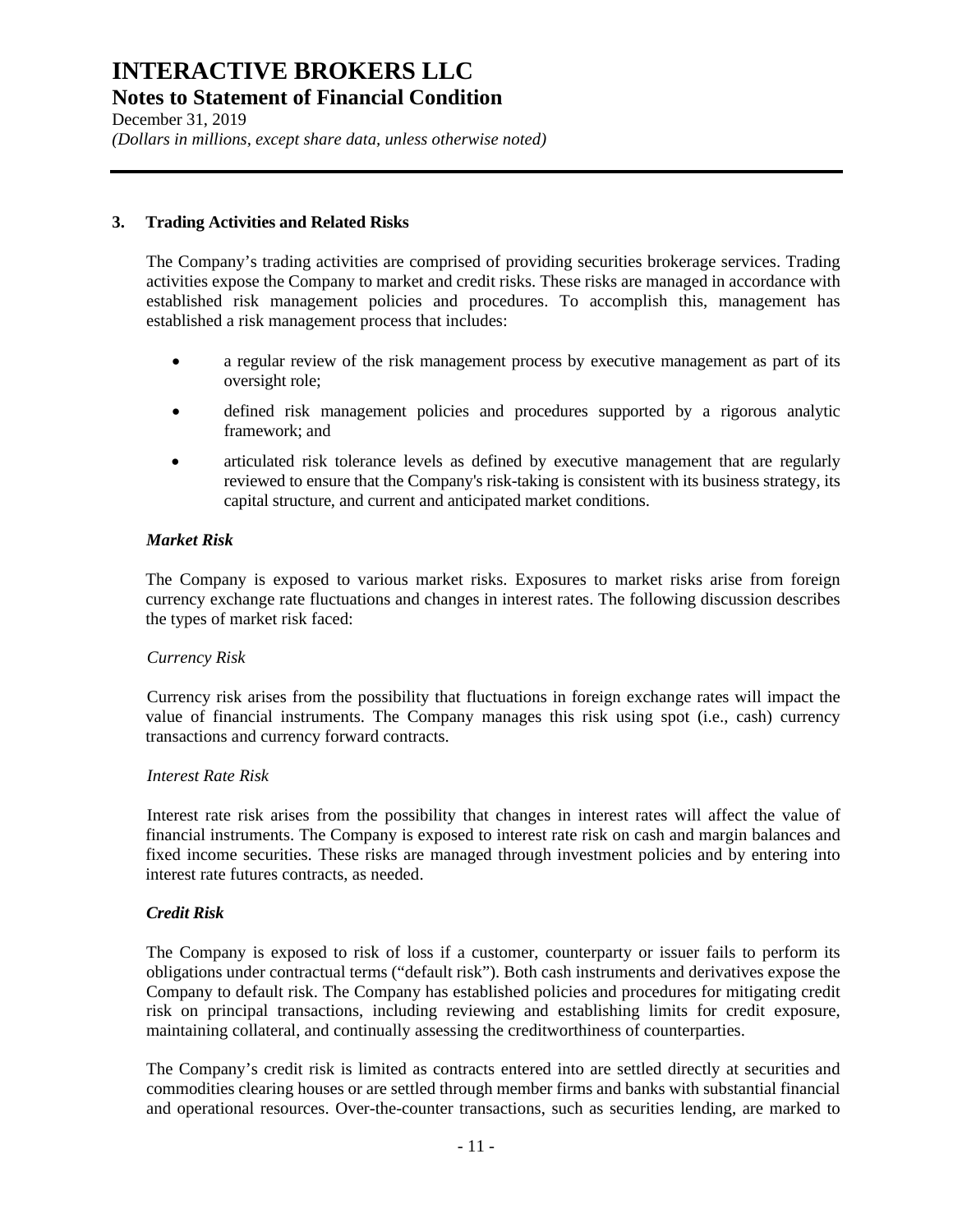December 31, 2019 *(Dollars in millions, except share data, unless otherwise noted)*

market daily and are conducted with counterparties that have undergone a thorough credit review. The Company seeks to control the risks associated with its customer margin activities by requiring customers to maintain collateral in compliance with regulatory and internal guidelines.

In the normal course of business, the Company executes, settles, and finances various customer securities transactions. Execution of these transactions includes the purchase and sale of securities which exposes the Company to default risk arising from the potential that customers or counterparties may fail to satisfy their obligations. In these situations, the Company may be required to purchase or sell financial instruments at unfavorable market prices to satisfy obligations to customers or counterparties. Liabilities to other brokers and dealers related to unsettled transactions (i.e., securities fails to receive) are recorded at the amount for which the securities were purchased, and are paid upon receipt of the securities from other brokers or dealers. In the case of aged securities fails to receive, the Company may purchase the underlying security in the market and seek reimbursement for any losses from the counterparty.

For cash management purposes, the Company enters into short-term securities purchased under agreements to resell and securities sold under agreements to repurchase transactions ("repos") in addition to securities borrowing and lending arrangements, all of which may result in credit exposure in the event the counterparty to a transaction is unable to fulfill its contractual obligations. Repos are collateralized by securities with a market value in excess of the obligation under the contract. Similarly, securities lending agreements are collateralized by deposits of cash or securities. The Company attempts to minimize credit risk associated with these activities by monitoring collateral values on a daily basis and requiring additional collateral to be deposited with or returned to the Company as permitted under contractual provisions.

### *Concentrations of Credit Risk*

The Company's exposure to credit risk associated with its brokerage and other activities is measured on an individual counterparty basis, as well as by groups of counterparties that share similar attributes. Concentrations of credit risk can be affected by changes in political, industry or economic factors. To reduce the potential for risk concentration, credit limits are established and exposure is monitored in light of changing counterparty and market conditions. As of December 31, 2019, the Company did not have any material concentrations of credit risk outside the ordinary course of business.

### *Off-Balance Sheet Risks*

The Company may be exposed to a risk of loss not reflected in the statement of financial condition to settle futures and certain over-the-counter contracts at contracted prices, which may require repurchase or sale of the underlying products in the market at prevailing prices. Accordingly, these transactions result in off-balance sheet risk as the Company's cost to liquidate such contracts may exceed the amounts reported in the Company's statement of financial condition.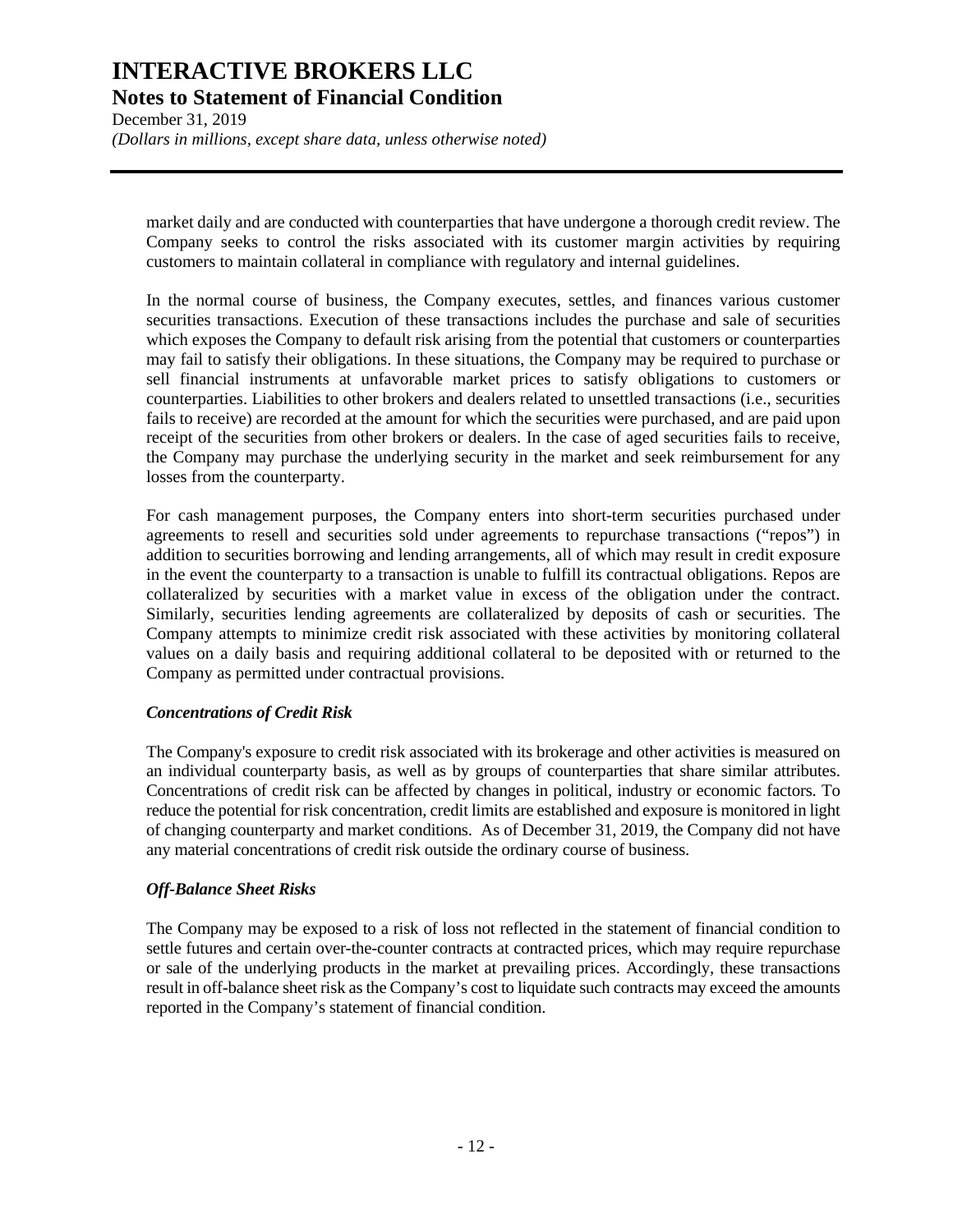December 31, 2019 *(Dollars in millions, except share data, unless otherwise noted)*

### **4. Financial Assets and Financial Liabilities**

#### *Financial Assets and Liabilities Measured at Fair Value on a Recurring Basis*

The tables below present, by level within the fair value hierarchy (see Note 2), financial assets and liabilities, measured at fair value on a recurring basis as of December 31, 2019. As required by ASC Topic 820, financial assets and financial liabilities are classified in their entirety based on the lowest level of input that is significant to the respective fair value measurement.

|                                                                  | Level 1 |         | Level 2 |         | Level 3 |         | <b>Total</b>  |              |
|------------------------------------------------------------------|---------|---------|---------|---------|---------|---------|---------------|--------------|
| Securities segregated for regulatory purposes                    | \$      | 3,797   | \$      |         | \$      |         | \$            | 3,797        |
| Financial instruments owned, at fair value                       |         |         |         |         |         |         |               |              |
| Options                                                          |         | 1,308   |         |         |         |         |               | 1,308        |
| U.S. government securities                                       |         |         |         |         |         |         |               |              |
| Currency forward contracts                                       |         |         |         | 6       |         |         |               | <sub>6</sub> |
|                                                                  |         | 5,106   | \$      | 6       | \$      |         | \$.           | 5,112        |
|                                                                  |         | Level 1 |         | Level 2 |         | Level 3 |               | <b>Total</b> |
| Financial instruments sold, but not yet purchased, at fair value |         |         |         |         |         |         |               |              |
| Options                                                          | \$      | 248     | \$      |         | \$      |         | \$            | 248          |
| Currency forward contracts                                       |         |         |         |         |         |         |               |              |
|                                                                  |         | 248     | \$      |         | \$      |         | $\mathcal{S}$ | 249          |

There were no transfers of financial assets and financial liabilities between Levels 1 and 2 during the year ended December 31, 2019. The Company has no Level 3 assets.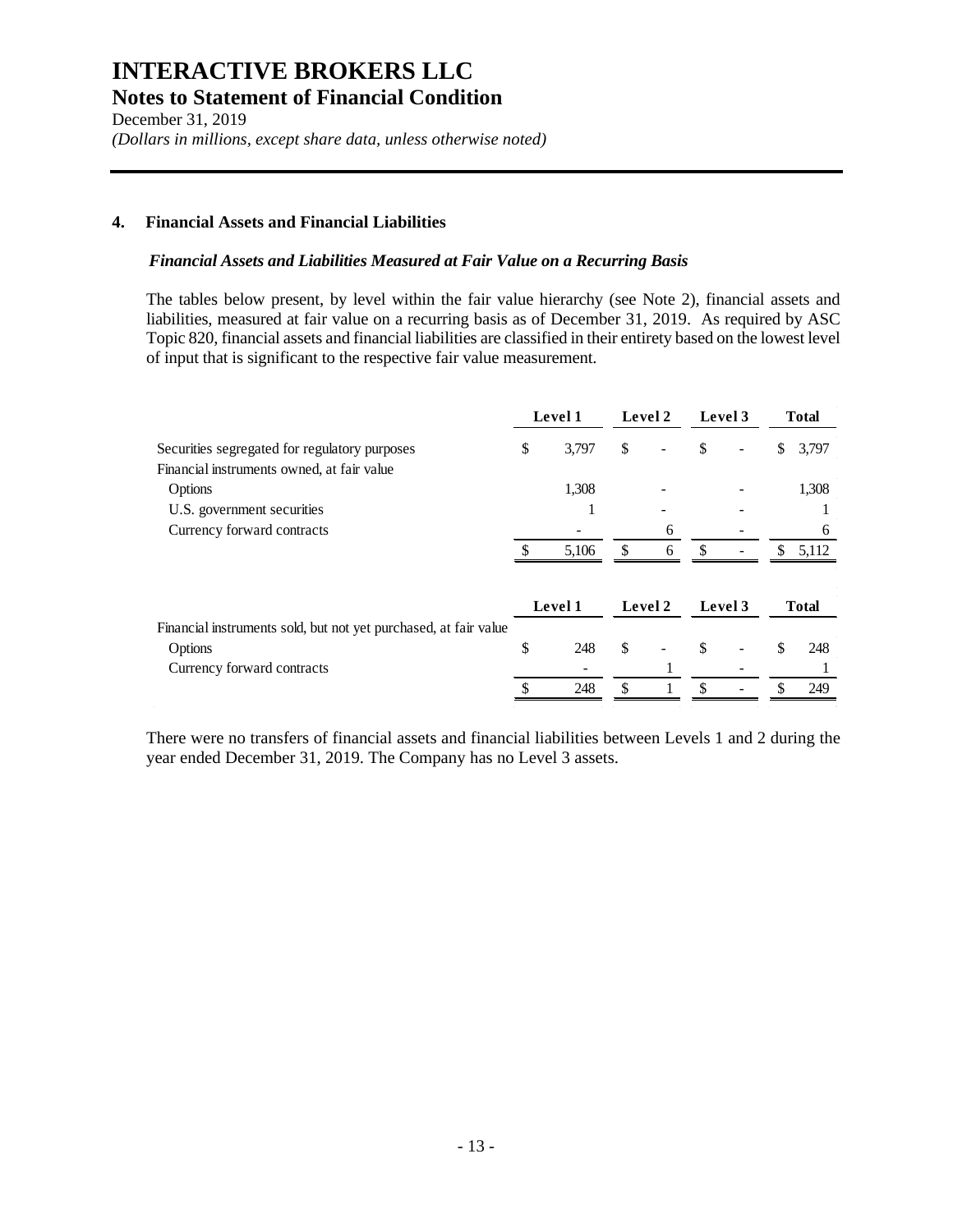December 31, 2019 *(Dollars in millions, except share data, unless otherwise noted)*

### *Financial Assets and Financial Liabilities Not Measured at Fair Value*

The table below represents the carrying value, fair value and fair value hierarchy category of certain financial assets and liabilities that are not recorded at fair value in the Company's statement of financial condition as of December 31, 2019. The table below excludes all non-financial assets and liabilities.

|                                                              | Carrying       | Fair                |               |               |               |
|--------------------------------------------------------------|----------------|---------------------|---------------|---------------|---------------|
|                                                              | <b>Value</b>   | <b>Value</b>        | Level 1       | Level 2       | Level 3       |
| Financial assets, not measured at fair value:                |                |                     |               |               |               |
| Cash and cash equivalents                                    | \$<br>1,710    | 1,710<br>\$.        | 1,710<br>\$.  | <sup>\$</sup> | \$            |
| Cash - segregated for regulatory purposes                    | 2,213          | 2,213               | 2,213         |               |               |
| Securities - segregated for regulatory purposes              | 14,027         | 14,027              |               | 14,027        |               |
| Securities borrowed                                          | 3,412          | 3,412               |               | 3,412         |               |
| Securities purchased under agreements to resell              | 3,111          | 3,111               |               | 3,111         |               |
| Receivables from customers                                   | 29,850         | 29,850              |               | 29,850        |               |
| Receivables from brokers, dealers and clearing organizations | 585            | 585                 |               | 585           |               |
| Receivables from affiliates                                  | 189            | 189                 |               | 189           |               |
| Interest receivable                                          | 139            | 139                 |               | 139           |               |
| Other assets                                                 | $\overline{c}$ | 2                   |               | 2             |               |
| Total financial assets, not measured at fair value:          | \$55,238       | \$55,238            | \$<br>3,923   | \$ 51,315     |               |
| Financial liabilities, not measured at fair value:           |                |                     |               |               |               |
| Short-term borrowings                                        | \$<br>16       | <sup>\$</sup><br>16 | $\mathcal{S}$ | \$<br>16      | $\mathcal{S}$ |
| Payables to customers                                        | 48,428         | 48,428              |               | 48,428        |               |
| Securities loaned                                            | 3,740          | 3,740               |               | 3,740         |               |
| Securities sold under agreements to repurchase               | 1,921          | 1,921               |               | 1,921         |               |
| Payables to brokers, dealers and clearing organizations      | 100            | 100                 |               | 100           |               |
| Payables to affiliates                                       | 74             | 74                  |               | 74            |               |
| Interest payable                                             | 26             | 26                  |               | 26            |               |
| Total financial liabilities, not measured at fair value:     | \$54,305       | \$54,305            | S             | \$54,305      |               |
|                                                              |                |                     |               |               |               |

### *Netting of Financial Assets and Financial Liabilities*

The Company's policy is to net securities borrowed and securities loaned, and securities purchased under agreements to resell and securities sold under agreements to repurchase that meet the offsetting requirements prescribed in ASC Topic 210-20. In the tables below, the amounts of financial instruments that are not offset in the statement of financial condition, but could be netted against cash or financial instruments with specific counterparties under master netting agreements, according to the terms of the agreements, including clearing houses or over the counter currency forward contract counterparties, are presented to provide financial statement readers with the Company's net payable or receivable with counterparties for these financial instruments.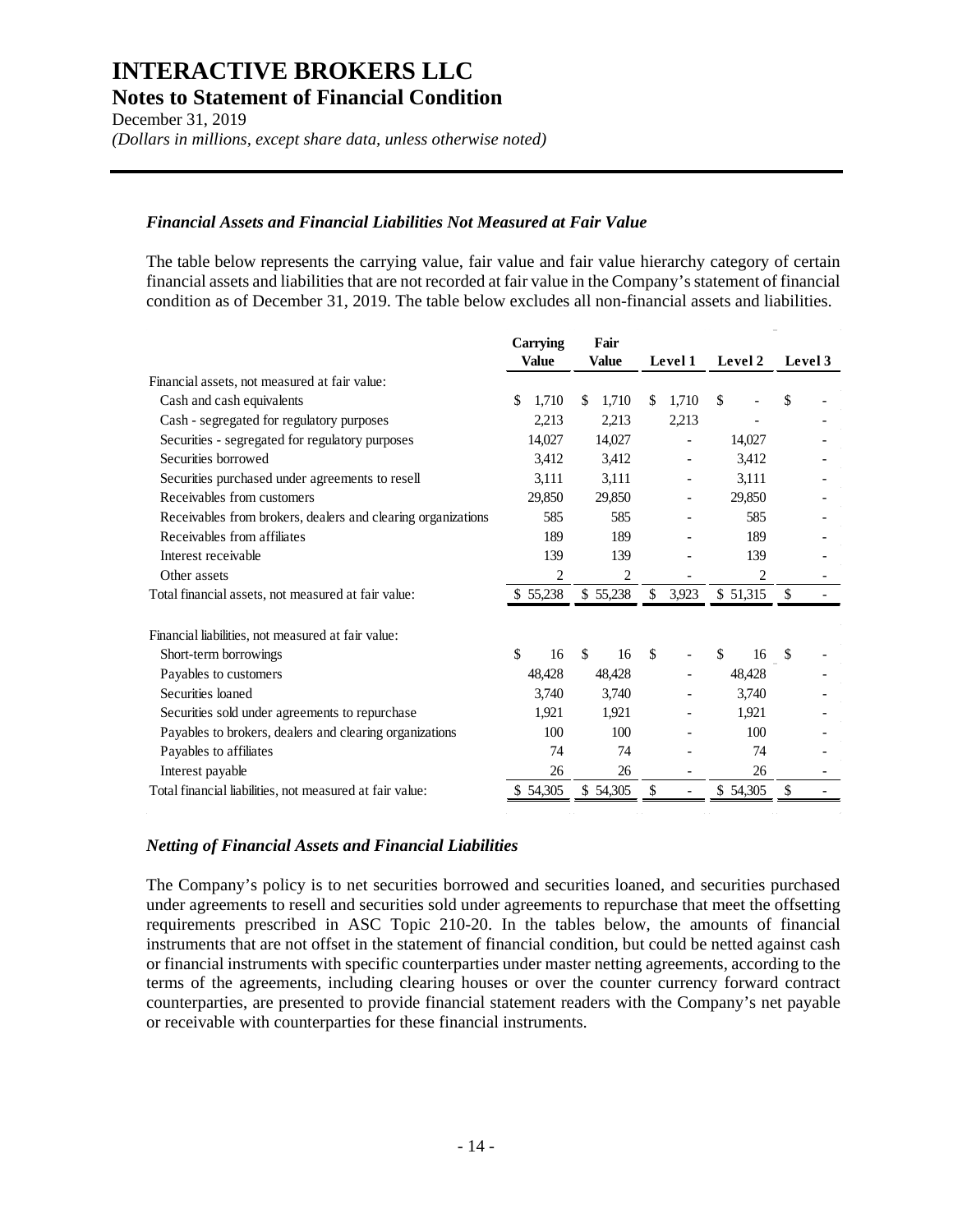December 31, 2019

*(Dollars in millions, except share data, unless otherwise noted)*

The table below presents the netting of financial assets and of financial liabilities as of December 31, 2019:

|                                                    | <b>Amounts of</b><br><b>Financial</b><br>Assets and<br><b>Liabilities</b><br><b>Recognized</b> |        | <b>Gross</b> |              |  |     |        |               |          |               |       |  |  |  |  |  |  |  |  |  |  |  |  |  | <b>Amounts</b><br>Offset in the<br><b>Statement of</b><br><b>Financial</b><br>Condition <sup>2</sup> |  |  |  | <b>Net Amounts</b><br><b>Presented in</b><br>the Statement of<br><b>Financial</b><br>Condition |  |  |  | <b>Amounts Not Offset in</b><br>the Statement of<br><b>Financial Condition</b><br><b>Cash or Financial</b><br><b>Instruments</b> |  |  |  | <b>Net</b><br>Amount |
|----------------------------------------------------|------------------------------------------------------------------------------------------------|--------|--------------|--------------|--|-----|--------|---------------|----------|---------------|-------|--|--|--|--|--|--|--|--|--|--|--|--|--|------------------------------------------------------------------------------------------------------|--|--|--|------------------------------------------------------------------------------------------------|--|--|--|----------------------------------------------------------------------------------------------------------------------------------|--|--|--|----------------------|
| Offsetting of financial assets:                    |                                                                                                |        |              |              |  |     |        |               |          |               |       |  |  |  |  |  |  |  |  |  |  |  |  |  |                                                                                                      |  |  |  |                                                                                                |  |  |  |                                                                                                                                  |  |  |  |                      |
| Securities segregated for regulatory purposes -    |                                                                                                |        |              |              |  |     |        |               |          |               |       |  |  |  |  |  |  |  |  |  |  |  |  |  |                                                                                                      |  |  |  |                                                                                                |  |  |  |                                                                                                                                  |  |  |  |                      |
| purchased under agreements to resell               | \$                                                                                             | 14,027 |              | $\mathbb{S}$ |  | \$  | 14,027 | $\mathcal{S}$ | (14,027) | $\mathbb{S}$  |       |  |  |  |  |  |  |  |  |  |  |  |  |  |                                                                                                      |  |  |  |                                                                                                |  |  |  |                                                                                                                                  |  |  |  |                      |
| Securities borrowed                                |                                                                                                | 3,412  |              |              |  |     | 3,412  |               | (3,311)  |               | 101   |  |  |  |  |  |  |  |  |  |  |  |  |  |                                                                                                      |  |  |  |                                                                                                |  |  |  |                                                                                                                                  |  |  |  |                      |
| Securities purchased under agreements to resell    |                                                                                                | 3,111  |              |              |  |     | 3,111  |               | (3,111)  |               |       |  |  |  |  |  |  |  |  |  |  |  |  |  |                                                                                                      |  |  |  |                                                                                                |  |  |  |                                                                                                                                  |  |  |  |                      |
| Financial instruments owned, at fair value         |                                                                                                |        |              |              |  |     |        |               |          |               |       |  |  |  |  |  |  |  |  |  |  |  |  |  |                                                                                                      |  |  |  |                                                                                                |  |  |  |                                                                                                                                  |  |  |  |                      |
| Options                                            |                                                                                                | 1,308  |              |              |  |     | 1,308  |               | (248)    |               | 1,060 |  |  |  |  |  |  |  |  |  |  |  |  |  |                                                                                                      |  |  |  |                                                                                                |  |  |  |                                                                                                                                  |  |  |  |                      |
| Currency forward contracts                         |                                                                                                | 6      |              |              |  |     | 6      |               |          |               | 6     |  |  |  |  |  |  |  |  |  |  |  |  |  |                                                                                                      |  |  |  |                                                                                                |  |  |  |                                                                                                                                  |  |  |  |                      |
| Total                                              |                                                                                                | 21,864 |              | \$           |  |     | 21,864 | \$            | (20,697) |               | 1,167 |  |  |  |  |  |  |  |  |  |  |  |  |  |                                                                                                      |  |  |  |                                                                                                |  |  |  |                                                                                                                                  |  |  |  |                      |
| Offsetting of financial liabilities:               |                                                                                                |        |              |              |  |     |        |               |          |               |       |  |  |  |  |  |  |  |  |  |  |  |  |  |                                                                                                      |  |  |  |                                                                                                |  |  |  |                                                                                                                                  |  |  |  |                      |
| Securities loaned                                  | \$                                                                                             | 3.740  |              | \$           |  | \$. | 3,740  | $\mathcal{S}$ | (3,563)  | <sup>\$</sup> | 177   |  |  |  |  |  |  |  |  |  |  |  |  |  |                                                                                                      |  |  |  |                                                                                                |  |  |  |                                                                                                                                  |  |  |  |                      |
| Securities sold under agreements to repurchase     |                                                                                                | 1,921  |              |              |  |     | 1.921  |               | (1,921)  |               |       |  |  |  |  |  |  |  |  |  |  |  |  |  |                                                                                                      |  |  |  |                                                                                                |  |  |  |                                                                                                                                  |  |  |  |                      |
| Financial instruments sold, but not yet purchased, |                                                                                                |        |              |              |  |     |        |               |          |               |       |  |  |  |  |  |  |  |  |  |  |  |  |  |                                                                                                      |  |  |  |                                                                                                |  |  |  |                                                                                                                                  |  |  |  |                      |
| at fair value                                      |                                                                                                |        |              |              |  |     |        |               |          |               |       |  |  |  |  |  |  |  |  |  |  |  |  |  |                                                                                                      |  |  |  |                                                                                                |  |  |  |                                                                                                                                  |  |  |  |                      |
| Options                                            |                                                                                                | 248    |              |              |  |     | 248    |               | (248)    |               |       |  |  |  |  |  |  |  |  |  |  |  |  |  |                                                                                                      |  |  |  |                                                                                                |  |  |  |                                                                                                                                  |  |  |  |                      |
| Currency forward contracts                         |                                                                                                |        |              |              |  |     |        |               |          |               |       |  |  |  |  |  |  |  |  |  |  |  |  |  |                                                                                                      |  |  |  |                                                                                                |  |  |  |                                                                                                                                  |  |  |  |                      |
| Total                                              | \$                                                                                             | 5,910  |              | \$           |  | \$  | 5,910  | $\mathcal{S}$ | (5,732)  | \$            | 178   |  |  |  |  |  |  |  |  |  |  |  |  |  |                                                                                                      |  |  |  |                                                                                                |  |  |  |                                                                                                                                  |  |  |  |                      |

 $<sup>(1)</sup>$  As of December 31, 2019, the Company had \$14.0 billion of securities purchased under agreements to resell that were segregated to satisfy</sup> regulatory requirements. These securities are included in "Securities - segregated for regulatory purposes" in the statement of financial condition. (2) The Company did not have any balances eligible for netting in accordance with ASC Topic 210-20 at December 31, 2019.

#### *Secured Financing Transactions – Maturities and Collateral Pledged*

The table below presents gross obligations for securities loaned transactions by remaining contractual maturity and class of collateral pledged as of December 31, 2019:

|                                                | <b>Remaining Contractual Maturity</b> |                       |    |                      |    |                          |    |                 |    |              |
|------------------------------------------------|---------------------------------------|-----------------------|----|----------------------|----|--------------------------|----|-----------------|----|--------------|
|                                                |                                       | Overnight<br>and Open |    | Less than<br>30 days |    | $30 - 90$<br>days        |    | Over 90<br>days |    | <b>Total</b> |
| Securities loaned                              |                                       |                       |    |                      |    |                          |    |                 |    |              |
| <b>Stocks</b>                                  | \$                                    | 3,690                 | \$ | ۰                    | \$ | $\overline{\phantom{a}}$ | \$ |                 | \$ | 3,690        |
| Corporate bonds                                |                                       | 50                    |    |                      |    |                          |    |                 |    | 50           |
| Securities sold under agreements to repurchase |                                       |                       |    |                      |    |                          |    |                 |    |              |
| U.S. government securities                     |                                       | 1,909                 |    | 12                   |    |                          |    |                 |    | 1,921        |
| Total                                          |                                       | 5.649                 |    | 12                   | \$ |                          |    |                 |    | 5,661        |
|                                                |                                       |                       |    |                      |    |                          |    |                 |    |              |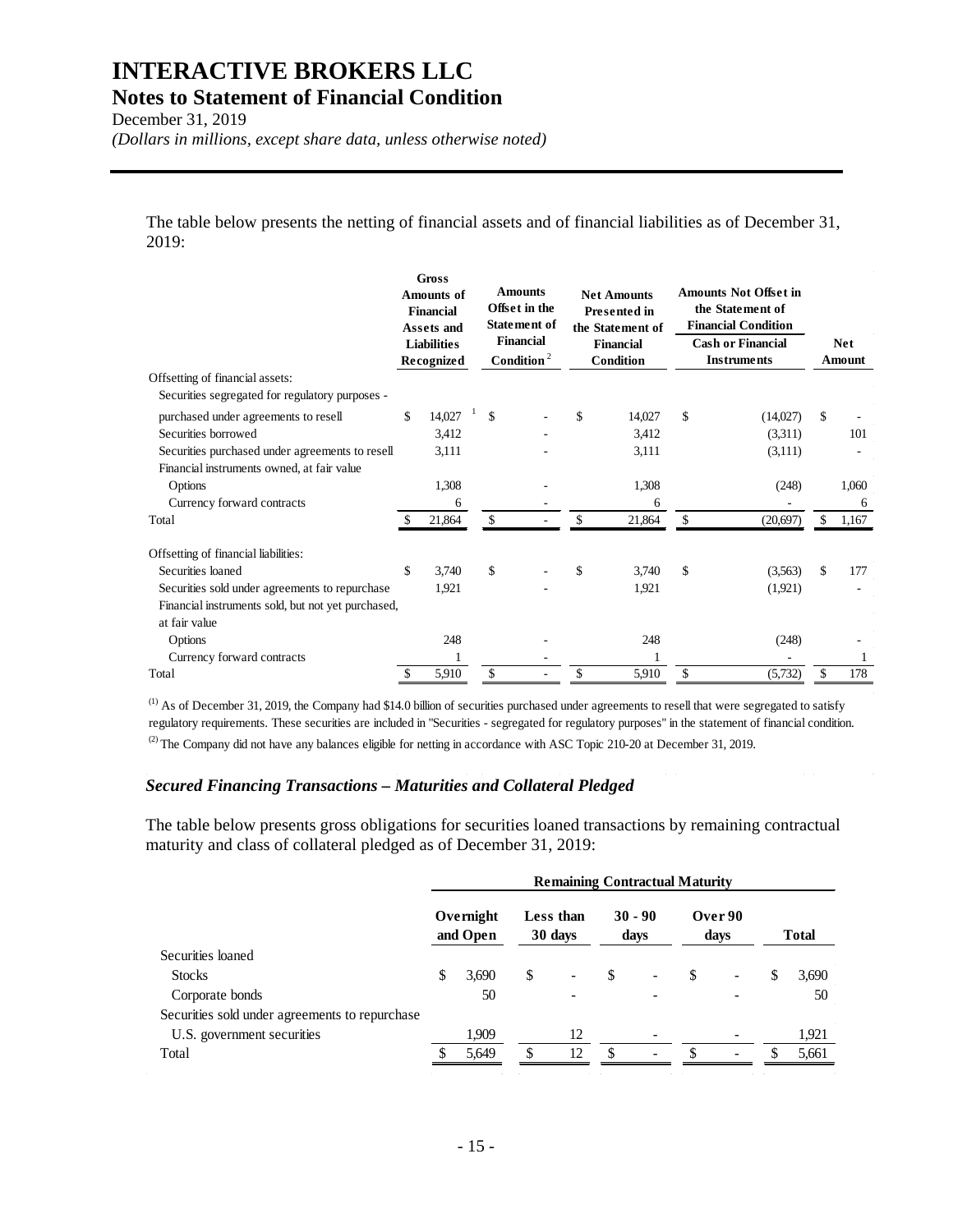December 31, 2019 *(Dollars in millions, except share data, unless otherwise noted)*

#### **5. Collateralized Transactions**

The Company enters into securities borrowing and lending transactions and agreements to repurchase and resell securities to obtain securities for settlement and to earn residual interest rate spreads. In addition, the Company's customers pledge their securities owned to collateralize margin loans. Under these transactions, the Company either receives or provides collateral, including equity, corporate debt and U.S. government securities. Under typical agreements, the Company is permitted to sell or repledge securities received as collateral and use these securities to secure securities purchased under agreements to resell, enter into securities lending transactions or deliver these securities to counterparties to cover short positions.

The Company also engages in securities financing transactions with and for customers through margin lending. Customer receivables generated from margin lending activity are collateralized by customer-owned securities held by the Company. Customers' required margin levels and established credit limits are monitored continuously by risk management staff using automated systems. Pursuant to the Company's policy and as enforced by such systems, customers are required to deposit additional collateral or reduce positions, when necessary to avoid automatic liquidation of their positions.

Margin loans are extended to customers on a demand basis and are not committed facilities. Factors considered in the acceptance or rejection of margin loans are the amount of the loan, the degree of leverage being employed in the customer account and an overall evaluation of the customer's portfolio to ensure proper diversification or, in the case of concentrated positions, appropriate liquidity of the underlying collateral. Additionally, transactions relating to concentrated or restricted positions are limited or prohibited by raising the level of required margin collateral (to 100% in the extreme case). Underlying collateral for margin loans is evaluated with respect to the liquidity of the collateral positions, valuation of securities, volatility analysis and an evaluation of industry concentrations. Adherence to the Company's collateral policies significantly limits the Company's credit exposure to margin loans in the event of a customer's default. Under margin lending agreements, the Company may request additional margin collateral from customers and may sell securities that have not been paid for or purchase securities sold but not delivered from customers, if necessary. At December 31, 2019, approximately \$29.8 billion of customer margin loans were outstanding.

The table below presents a summary of the amounts related to collateralized transactions as of December 31, 2019:

|                                                              | Permitted   | Sold or |           |  |
|--------------------------------------------------------------|-------------|---------|-----------|--|
|                                                              | to Repledge |         | Repledged |  |
| Securities lending transactions                              | 26,723      |         | 3,494     |  |
| Securities purchased under agreements to resell transactions | 17,185      |         | 16,627    |  |
| Customer margin assets                                       | 31,808      |         | 10,351    |  |
|                                                              | 75.716      |         | 30,472    |  |

 $<sup>(1)</sup>$  As of December 31, 2019, \$14.0 billion or 84% of securities acquired through agreements to resell that are shown as</sup> repledged have been deposited in a separate bank account for the exclusive benefit of customers in accordance with SEC Rule 15c3-3.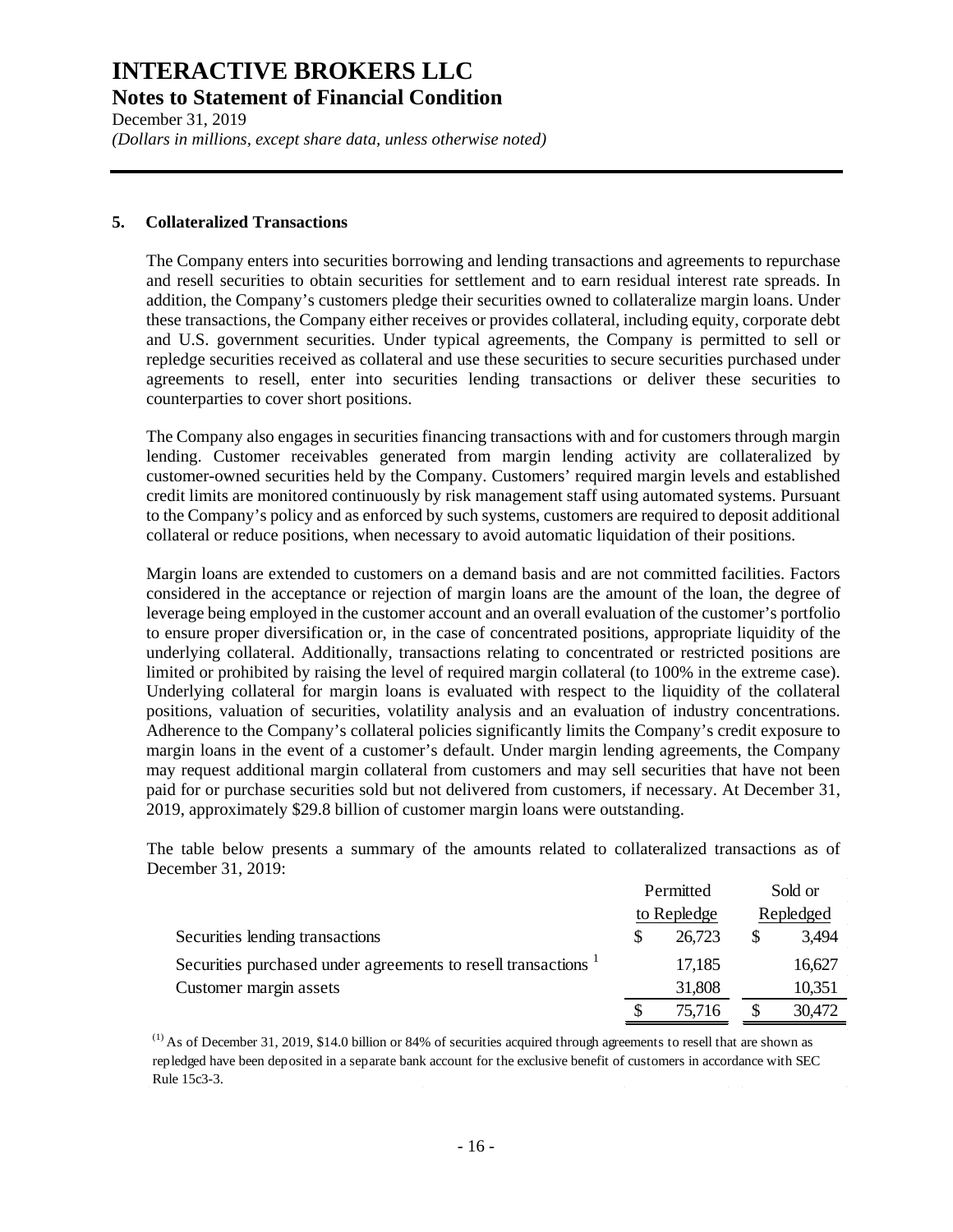December 31, 2019 *(Dollars in millions, except share data, unless otherwise noted)*

### **6**. **Receivables and Payables from Contracts with Customers**

Receivables arise when the Company has an unconditional right to receive payment under a contract with a customer and are derecognized when the cash is received. As of December 31, 2019, receivables of \$9 are reported in other assets in the statement of financial condition.

Contract assets arise when the revenue associated with the contract is recognized prior to the Company's unconditional right to receive payment under a contract with a customer (i.e., unbilled receivable) and are derecognized when either it becomes a receivable or the cash is received. Contract assets are reported in other assets in the statement of financial condition. As of December 31, 2019, contract asset balances were not material.

Contract liabilities arise when customers remit contractual cash payments in advance of the Company satisfying its performance obligations under the contract and are derecognized when the revenue associated with the contract is recognized either when a milestone is met triggering the contractual right to bill the customer or when the performance obligation is satisfied. Contract liabilities are reported in accounts payable, accrued expenses and other liabilities in the statement of financial condition. As of December 31, 2019, contract liability balances were not material.

### **7. Employee Incentive Plans**

### *Defined Contribution Plan*

The Company offers to employees who have met minimum service requirements the opportunity to participate in defined contribution retirement plans qualifying under the provisions of Section 401(k) of the Internal Revenue Code. The general purpose of this plan is to provide employees with an incentive to make regular savings in order to provide additional financial security during retirement. This plan provides for the Company to match 50% of the employees' pre-tax contribution, up to a maximum of 10% of eligible earnings. The employee is vested in the matching contribution incrementally over six years of service.

### *2007 Stock Incentive Plan*

Under IBG, Inc.'s Stock Incentive Plan, up to 30 million shares of IBG, Inc.'s common stock may be issued to satisfy vested restricted stock units granted to directors, officers, employees, contractors and consultants of the Company. The purpose of the Stock Incentive Plan is to promote the Company's long-term financial success by attracting, retaining and rewarding eligible participants.

The Stock Incentive Plan is administered by the Compensation Committee of IBG, Inc.'s Board of Directors. The Compensation Committee has discretionary authority to determine the eligibility to participate in the Stock Incentive Plan and establishes the terms and conditions of the awards, including the number of awards granted to each participant and all other terms and conditions applicable to such awards in individual grant agreements. Awards are expected to be made primarily through grants of IBG Inc.'s restricted stock units. Stock Incentive Plan awards are subject to issuance over time. All previously granted but not yet earned awards may be cancelled by the Company upon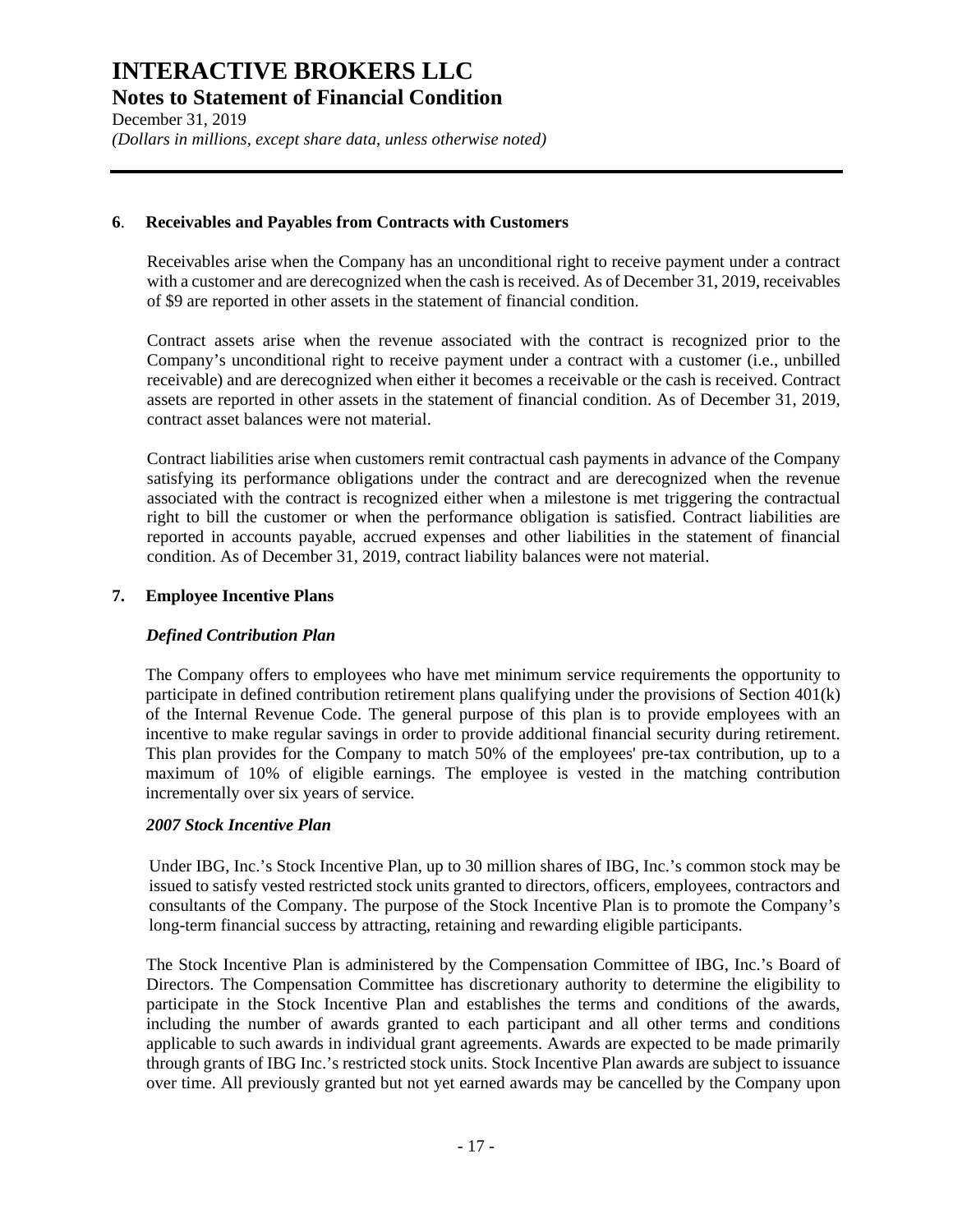December 31, 2019 *(Dollars in millions, except share data, unless otherwise noted)*

the participant's termination of employment or violation of certain applicable covenants prior to issuance, unless determined otherwise by the Compensation Committee.

The Stock Incentive Plan provides that, upon a change in control, the Compensation Committee may, at its discretion, fully vest any granted but not yet earned awards under the Stock Incentive Plan, or provide that any such granted but not yet earned awards will be honored or assumed, or new rights substituted by the new employer on a substantially similar basis and on terms and conditions substantially comparable to those of the Stock Incentive Plan.

IBG, Inc. is expected to continue to grant awards on or about December 31 of each year to eligible participants, including employees of the Company, as part of an overall plan of equity compensation. Restricted stock units vest, and become distributable to participants in accordance with the following schedule:

- 10% on the first vesting date, which is on or about May 9 of each year; and
- an additional 15% on each of the following six anniversaries of the first vesting, assuming continued employment with the Company and compliance with non-competition and other applicable covenants.

For the year ended December 31, 2019, the Company's employees were granted 371,064 restricted stock units with fair value of \$17.

Estimated future grants under the Stock Incentive Plan are accrued for ratably during each year (see Note 2). In accordance with the vesting schedule, outstanding awards vest and are distributed to participants yearly on or about May 9 of each year. At the end of each year, no vested awards remain undistributed.

The table below summarizes the Stock Incentive Plan activity for the year ended December 31, 2019:

|                            | <b>Stock</b><br>Incentive<br>Plan Units <sup>1</sup> | Intrinsic Value of SIP<br><b>Shares which Vested</b><br>and were Distributed <sup>2</sup> |
|----------------------------|------------------------------------------------------|-------------------------------------------------------------------------------------------|
| Balance, December 31, 2018 | 1,412,719                                            |                                                                                           |
| Granted                    | 371,064                                              |                                                                                           |
| Cancelled                  | (67, 430)                                            |                                                                                           |
| Distributed                | (390,427)                                            | \$<br>22                                                                                  |
| Balance, December 31, 2019 | 1,325,926                                            |                                                                                           |

 $<sup>(1)</sup>$  Stock Incentive Plan number of granted restricted stock units related to 2018 was adjusted by 6 less restricted stock units</sup> during the year ended December 31, 2019.

 $^{(2)}$  Intrinsic value of SIP units distributed represents the compensation value reported to the participants.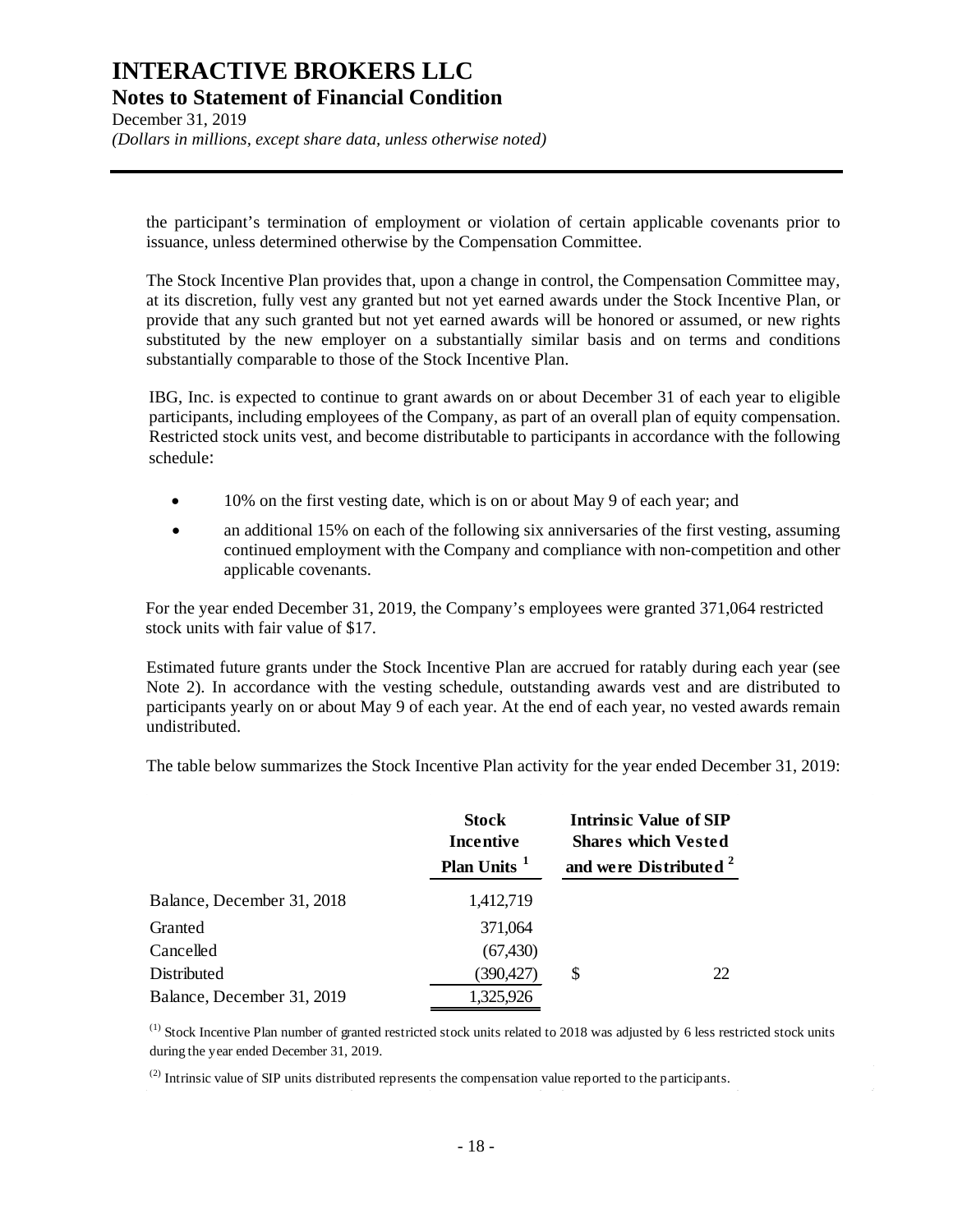December 31, 2019 *(Dollars in millions, except share data, unless otherwise noted)*

Awards previously granted but not yet earned under the Stock Incentive Plan are subject to the plan's post-employment provisionsin the event a participant ceases employment with the Company. Through December 31, 2019, a total of 121,220 restricted stock units have been distributed under these postemployment provisions.

### **8. Leases**

All of the Company's leases are classified as operating leases and primarily consist of real estate leases for corporate offices. As of December 31, 2019, the weighted-average remaining lease term on these leases is approximately 6 years and the weighted-average discount rate used to measure the lease liabilities is approximately 4.18%. The Company's lease agreements do not contain any residual value guarantees, restrictions or covenants.

The table below presents balances reported in the statement of financial condition related to the Company's leases as of December 31, 2019:

| Right-of-use $\text{asserts}^1$ |  |
|---------------------------------|--|
| Lease liabilities <sup>1</sup>  |  |

 $\overline{^{(1)}}$  Right-of-use assets are included in other assets and lease liabilities are included in accounts payable, accrued expenses and other liabilities in the Company's statement of financial condition.

The table below reconciles the undiscounted cash flows of the Company's leases as of December 31, 2019 to the present value of its operating lease payments:

| 2020                                         | \$ |     |
|----------------------------------------------|----|-----|
| 2021                                         |    | 2   |
| 2022                                         |    | 2   |
| 2023                                         |    | 3   |
| 2024                                         |    | 2   |
| Thereafter                                   |    | 4   |
| Total undiscounted operating lease payments  | S  |     |
| Less: imputed interest                       |    | (2) |
| Present value of operating lease liabilities |    | 13  |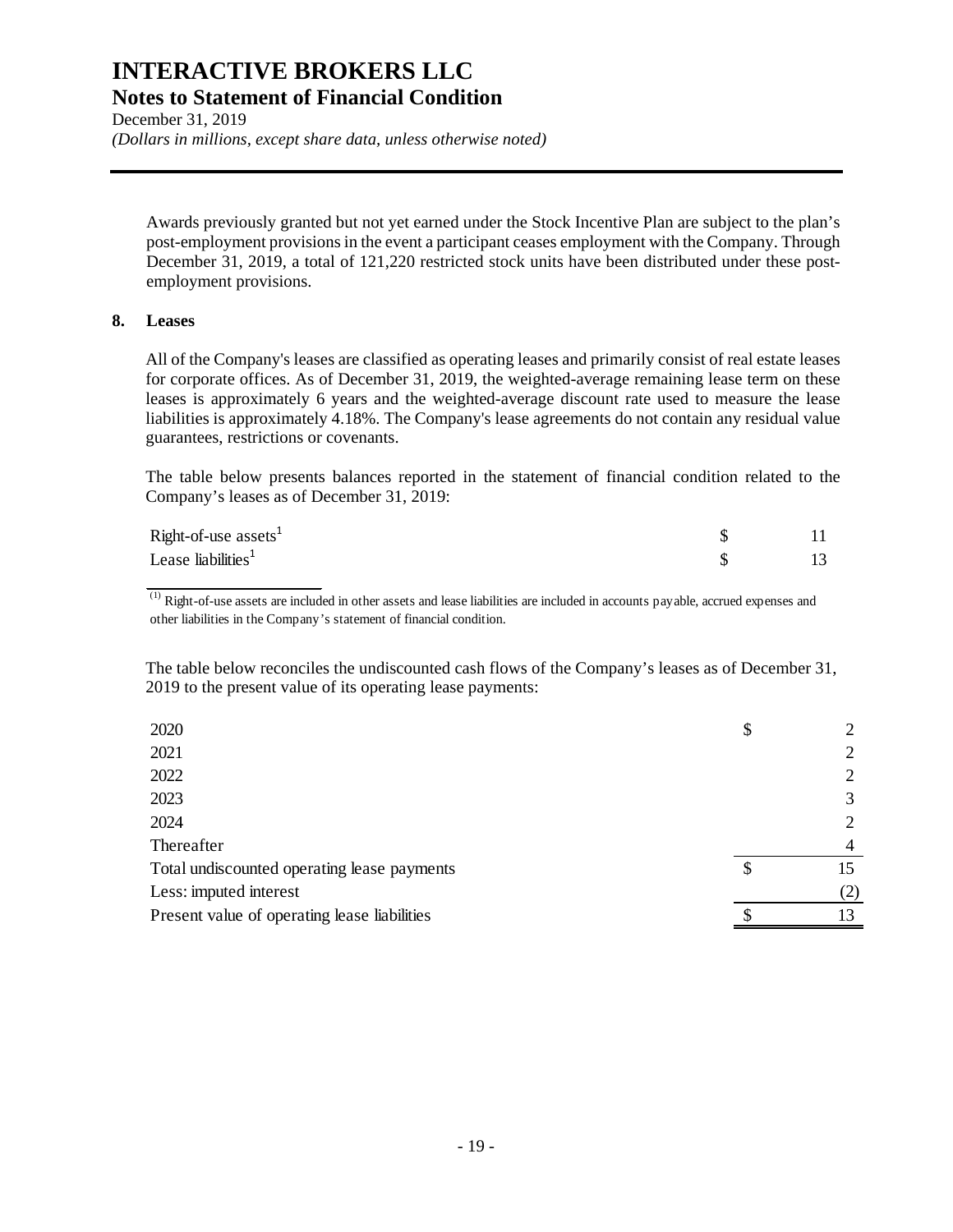December 31, 2019 *(Dollars in millions, except share data, unless otherwise noted)*

### **9. Property and Equipment**

Property and equipment, which are included in other assets in the statement of financial condition consist of leasehold improvements, computer equipment, office furniture and equipment**.** The table below presents balances related to property and equipment as of December 31, 2019:

| Leasehold improvements                           | S. |  |
|--------------------------------------------------|----|--|
| Computer equipment                               |    |  |
| Office furniture and equipment                   |    |  |
|                                                  |    |  |
| Less - accumulated depreciation and amortization |    |  |
| Property and equipment, net                      |    |  |

### **10. Commitments, Contingencies and Guarantees**

### *Claims Against Customers*

Over an extended period in 2018, a small number of the Company's brokerage customers had taken relatively large positions in a security listed on a major U.S. exchange. The Company extended margin loans against the security at a conservatively high collateral requirement. In December 2018, within a very short timeframe, this security lost a substantial amount of its value. During the quarter ended March 31, 2019, subsequent price declines in the stock caused these accounts to fall into deficits, despite the Company's efforts to liquidate the customers' positions. The Company is currently evaluating pursuing the collection of the debts, although debt collection efforts are inherently difficult and uncertain. The ultimate effect of this incident on the Company's results will depend upon the outcome of the Company's debt collection efforts.

### *Litigation*

The Company is subject to certain pending and threatened legal actions that arise out of the normal course of business. Litigation is inherently unpredictable, particularly in proceedings where claimants seek substantial or indeterminate damages, or which are in their early stages. The Company has not been able to quantify the actual loss or range of loss related to such legal proceedings, the manner in which they will be resolved, the timing of final resolution or the ultimate settlement. Management believes that the resolution of these actions will not have a material effect, if any, on the Company's business or financial condition.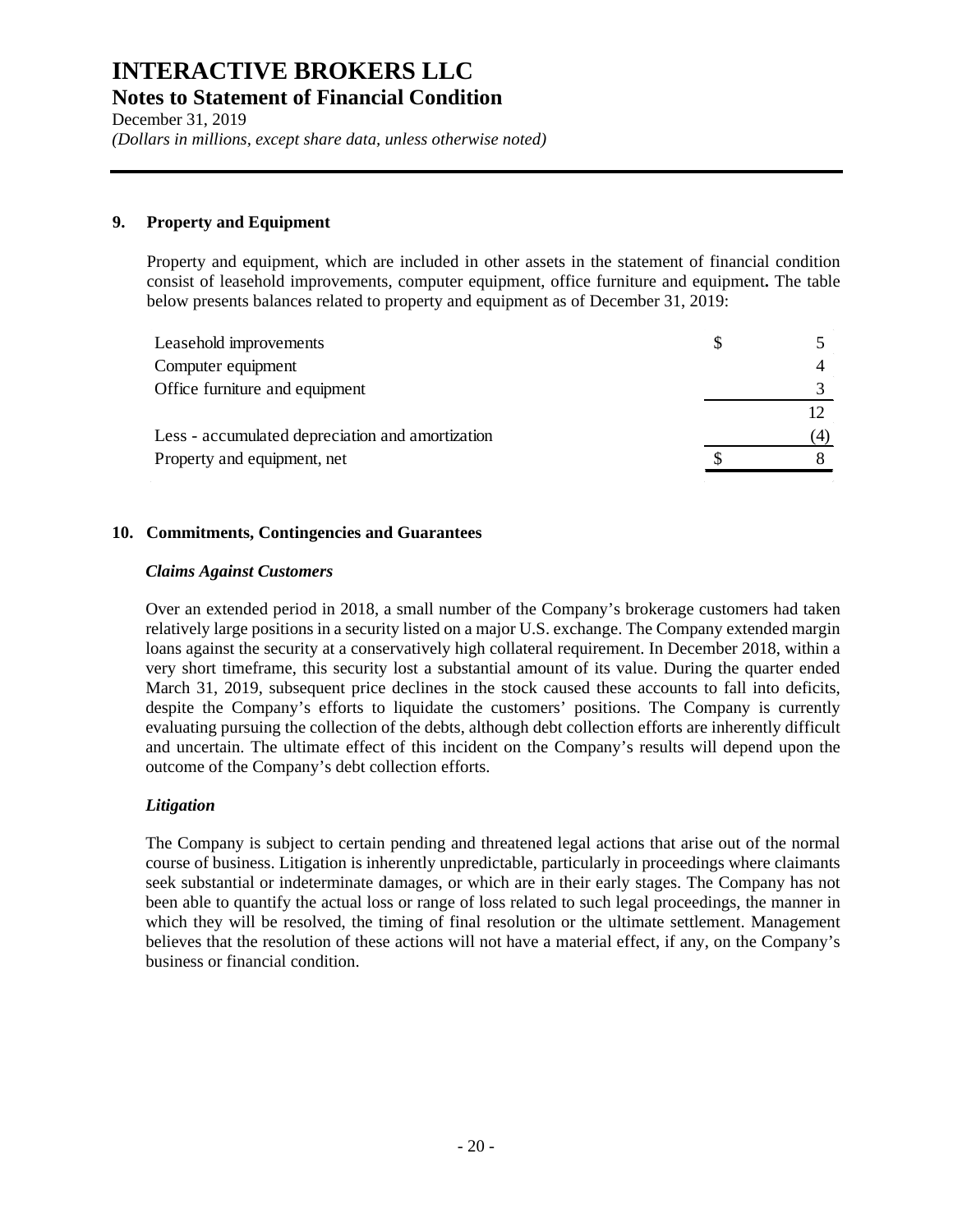December 31, 2019 *(Dollars in millions, except share data, unless otherwise noted)*

The Company accounts for potential losses related to litigation in accordance with FASB ASC Topic 450, "Contingencies." As of December 31, 2019, reserves provided for potential losses related to litigation matters were not material.

### *Trading Technologies Matter*

On February 3, 2010, Trading Technologies International, Inc. ("Trading Technologies") filed a complaint in the U.S. District Court for the Northern District of Illinois, Eastern Division, against IBG LLC and the Company ("Defendants"). The complaint, as amended, alleges that the Defendants have infringed and continue to infringe twelve U.S. patents held by Trading Technologies. Trading Technologies is seeking, among other things, unspecified damages and injunctive relief. The Defendants filed an answer to Trading Technologies' amended complaint, as well as related counterclaims. The Defendants deny Trading Technologies' claims, assert that the asserted patents are not infringed and are invalid, and assert several other defenses as well.

The asserted patents were the subject of petitions before the United States Patent and Trademark Office ("USPTO") seeking Covered Business Method Review ("CBM Review"). The USPTO Patent Trial Appeal Board ("PTAB") found all claims of ten of the twelve asserted patents to be invalid. Of the remaining two patents, 53 of the 56 claims of one patent were held invalid and the other patent survived CBM Review proceedings. Appeals were filed by either Defendants or Trading Technologies on all PTAB determinations.

The United States Court of Appeals for the Federal Circuit vacated the CBM Review determinations of invalidity for four patents, concluding that these patents were not eligible for CBM Review. The District Court trial with respect to these four patents is scheduled for May 2020; however, the parties have filed a motion with the District Court to move the trial to November 2020.

While it is difficult to predict the outcome of the matter, the Company believes it has meritorious defenses to the allegations made in the complaint and intends to defend itself vigorously against them. However, litigation is inherently uncertain and there can be no guarantee that the Company will prevail or that the litigation can be settled on favorable terms.

### *Class Action Matter*

On December 18, 2015, a former individual customer filed a purported class action complaint against the Company, IBG, Inc., and Thomas Frank, PhD, the Company's Executive Vice President and Chief Information Officer, in the U.S. District Court for the District of Connecticut. The complaint alleges that the purported class of the Company's customers were harmed by alleged "flaws" in the computerized system used to close out (i.e., liquidate) positions in customer brokerage accounts that have margin deficiencies. The complaint seeks, among other things, undefined compensatory damages and declaratory and injunctive relief.

On September 28, 2016, the District Court issued an order granting the Company's motion to dismiss the complaint in its entirety, and without providing plaintiff leave to amend. On September 28, 2017, plaintiff appealed to the United States Court of Appeals for the Second Circuit. On September 26, 2018, the Court of Appeals affirmed the dismissal of plaintiff's claims of breach of contract and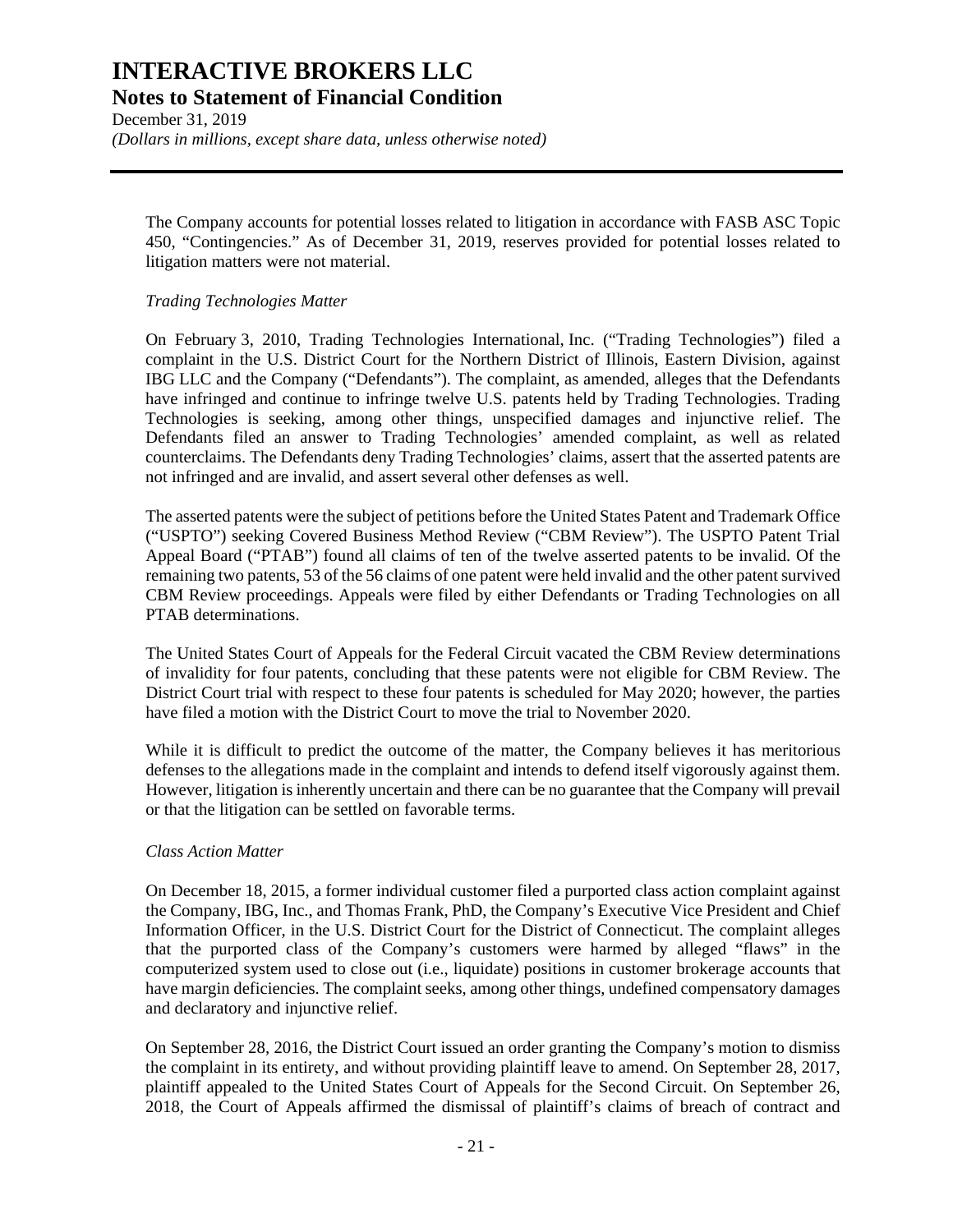December 31, 2019 *(Dollars in millions, except share data, unless otherwise noted)*

commercially unreasonable liquidation but vacated and remanded back to the District Court plaintiff's claims for negligence. On November 30, 2018, the plaintiff filed a second amended complaint. The Company filed a motion to dismiss the new complaint on January 15, 2019, which was denied on September 30, 2019. On December 9, 2019, the Company filed a motion requesting that the District Court certify to the Connecticut Supreme Court two questions of Connecticut law directly relevant to the motion to dismiss. Briefing has only recently been completed, and the District Court has not yet ruled on the motion. Regardless of the outcome of this motion, the Company does not believe that a purported class action is appropriate given the great differences in portfolios, markets and many other circumstances surrounding the liquidation of any particular customer's margin-deficient account. The Company and the related defendants intend to continue to defend themselves vigorously against the case and, consistent with past practice in connection with this type of unwarranted action, any potential claims for counsel fees and expenses incurred in defending the case may be fully pursued against the plaintiff.

### *Regulatory Matters*

The Company is currently providing information to FINRA, the SEC, the CFTC and the United States Department of Justice focused on anti-money laundering and Bank Secrecy Act practices. The Company periodically reviews these practices to make them more robust and to keep pace with changing regulatory standards, and the Company has been enhancing and augmenting its procedures and personnel in these areas over the past several years. While the outcome of the examinations and inquiries currently in progress cannot be predicted, the Company does not believe that they are likely to have a materially adverse effect on its financial results.

### *Guarantees*

The Company provides guarantees to securities and commodities clearing houses and exchanges which meet the accounting definition of a guarantee under FASB ASC Topic 460, "Guarantees." Under standard membership agreements, clearing house and exchange members are required to guarantee collectively the performance of other members. Under the agreements, if a member becomes unable to satisfy its obligations, other members would be required to meet shortfalls. In the opinion of management, the Company's liability under these arrangements is not quantifiable and could exceed the cash and securities they have posted as collateral. However, the potential for the Company to be required to make payments under these arrangements is remote. Accordingly, no contingent liability is carried on the statement of financial condition for these arrangements.

In connection with its retail brokerage business, the Company performs securities and commodities execution, clearance and settlement on behalf of its customers for whom it commits to settle trades submitted by such customers with the respective clearing houses. If a customer fails to fulfill its settlement obligations, the Company must fulfill those settlement obligations. The Company is fully secured by assets in customers' accounts and any proceeds received from securities and commodities transactions entered into by the Company on behalf of customers. No contingent liability is carried on the statement of financial condition for such customer obligations.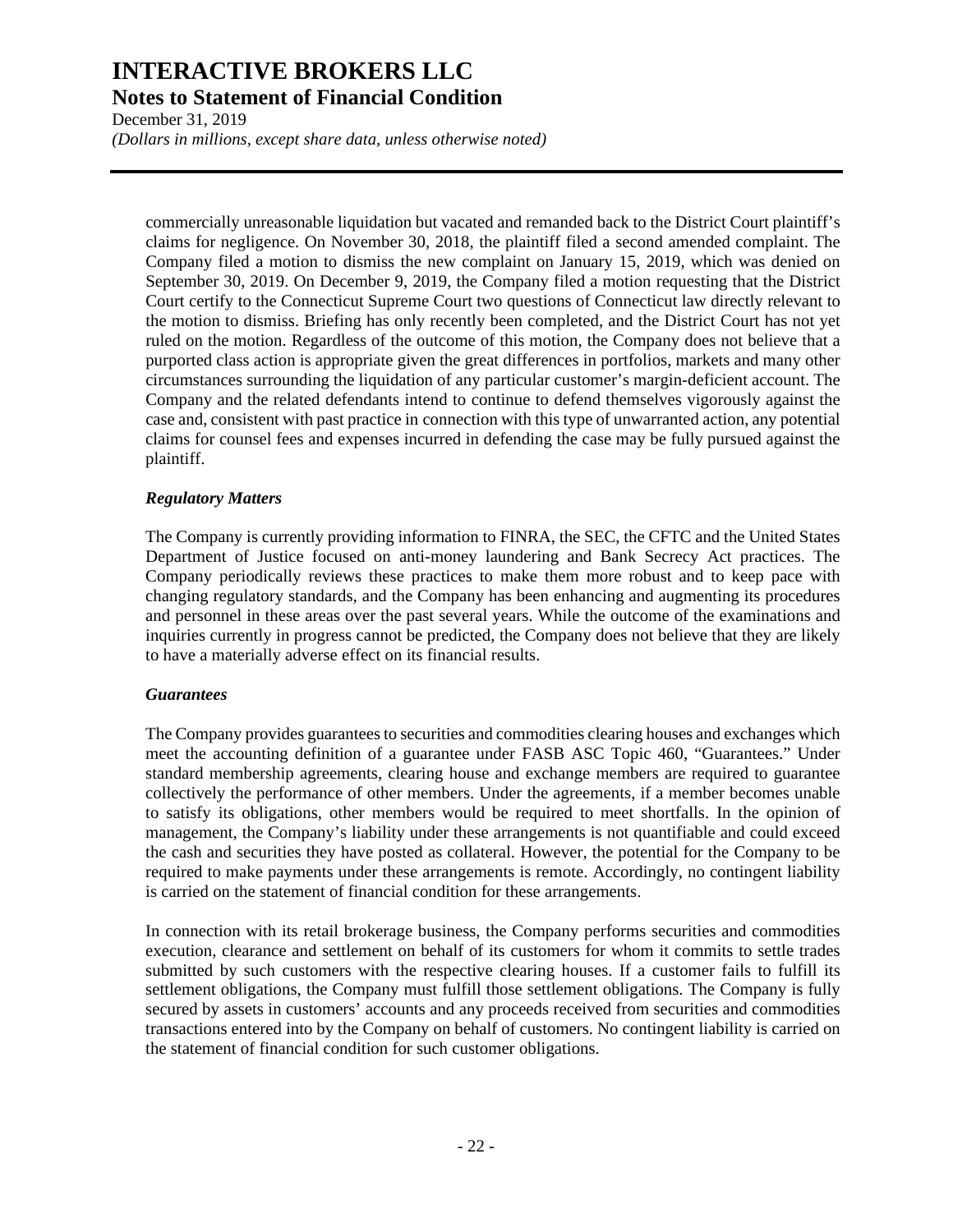December 31, 2019 *(Dollars in millions, except share data, unless otherwise noted)*

### *Other Commitments*

Certain clearing houses, clearing banks and firms used by the Company are given a security interest in certain assets of the Company held by those clearing organizations. These assets may be applied to satisfy the obligations of the Company to the respective clearing organizations.

### **11. Segregation of Funds and Reserve Requirements**

As a result of customer activities, the Company is obligated by rules mandated by its primary regulators, the SEC and the CFTC, to segregate or set aside cash or qualified securities to satisfy such rules which have been promulgated to protect customer assets. In addition, the Company is a member of various clearing organizations at which cash or securities are deposited as required to conduct of day-to-day clearance activities.

In accordance with the Customer Protection Rule, the Company is required to maintain separate bank accounts for the exclusive benefit of customers. At December 31, 2019, the Company held cash of \$1,088 and securities purchased under agreements to resell with a carrying value of \$13,841 to satisfy this requirement.

During the period ended December 31, 2019, the Company performed the computations for the assets in the proprietary accounts of brokers (commonly referred to as "PAB") in accordance with the customer reserve computation set forth under the Customer Protection Rule. At December 31, 2019, the Company held cash of \$1 and securities purchased under agreements to resell with a carrying value of \$187 to satisfy this requirement.

In accordance with the Commodity Exchange Act, the Company is required to segregate all monies, securities and property received to margin and to guarantee or secure the trades or contracts of customers in regulated commodities. At December 31, 2019, the Company had cash and securities of \$4,361 and commodities option contracts with net short market values of \$24 segregated to satisfy this requirement. At December 31, 2019, the net market values of long and short commodity option contracts were included in payables to brokers, dealers and clearing organizations.

In accordance with CFTC Regulation 30.7, the Company is required to segregate all monies, securities and property received to margin and to guarantee or secure the trades or contracts of foreign boards of trade. At December 31, 2019, the Company had cash and securities in the amount of \$553 and receivables from brokers, dealers and clearing organizations of \$89 segregated to satisfy this requirement.

In accordance with NFA Financial Requirements Section 14, the Company is required to hold amounts, equal to or in excess of its retail forex obligation, at one or more qualifying institutions in the U.S. or money center countries (as defined in CFTC Regulation 1.49). NFA authorized the Company to utilize its daily securities reserve computations performed in accordance with the Customer Protection Rule to satisfy this requirement.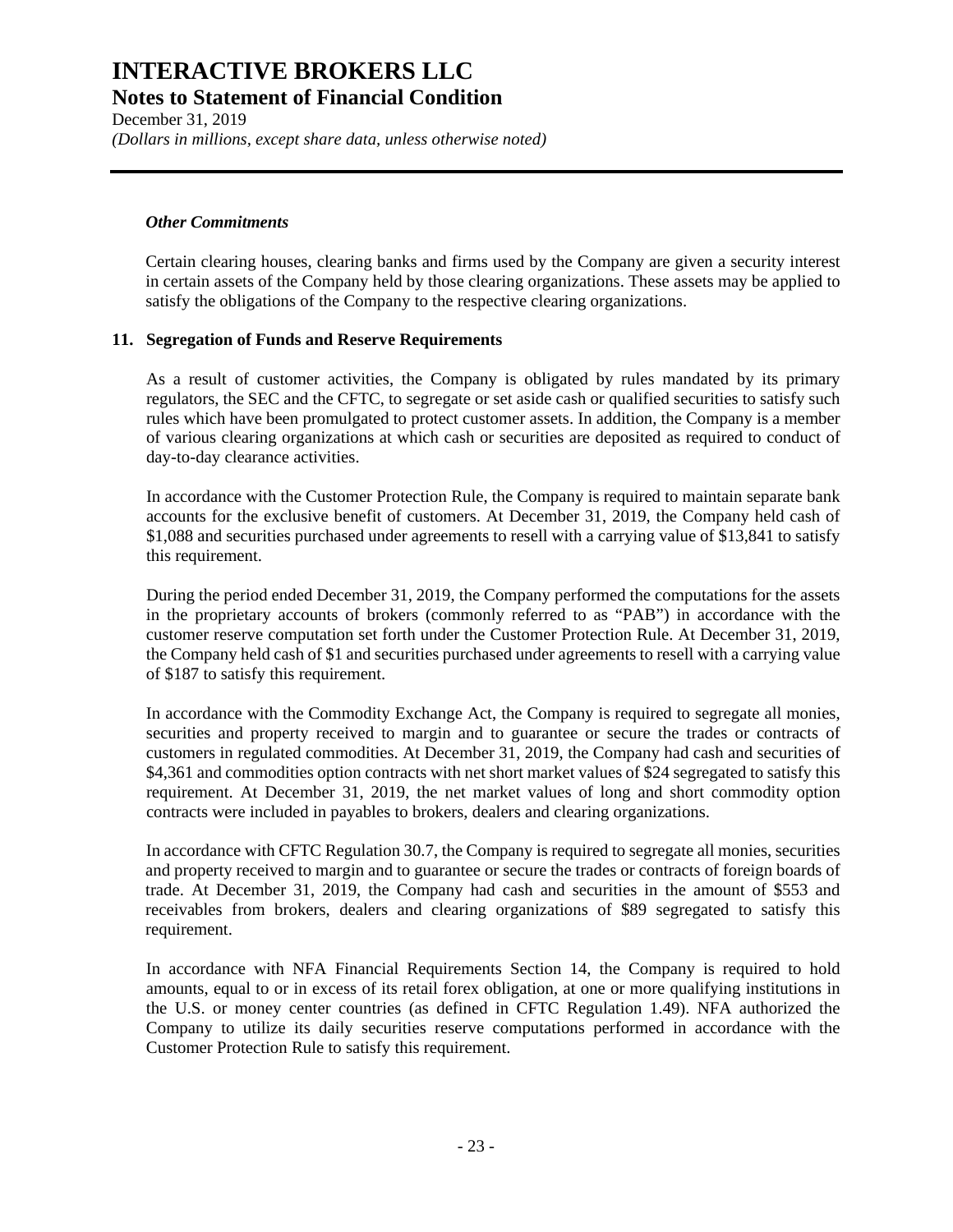December 31, 2019 *(Dollars in millions, except share data, unless otherwise noted)*

### **12. Net Capital Requirements**

The Company is subject to the Uniform Net Capital Rule, which requires the maintenance of minimum net capital. The Company has elected to use the alternative method permitted by the rule, which requires it to maintain minimum net capital, as defined, equal to the greater of \$250 thousand or 2% of aggregate debit balances arising from customer transactions, as defined. The Company is also subject to the CFTC's minimum financial requirements (Regulation 1.17), which require it to maintain minimum net capital, as defined, equal to the greater of (a) \$20 plus 5% of total retail forex obligations in excess of \$10, or (b) 8% of the total commodities risk margin requirement for all positions carried in customer and non-customer accounts. The Uniform Net Capital Rule also provides that equity capital may not be withdrawn or cash dividends paid if the resulting net capital would be less than 5% of aggregate debit balances arising from customer transactions. At December 31, 2019, the Company had net capital of \$5,381, which was \$4,832 in excess of the required net capital of \$549.

### **13. Related Party Transactions**

The Company's related party transactions are mainly conducted with its parent, IBG LLC, IBG Holdings LLC, Timber Hill LLC, Interactive Brokers Corp., Interactive Brokers Canada Inc., Timber Hill Canada Company, Interactive Brokers (U.K.) Limited, Covestor, Inc. and its subsidiary, Covestor Limited, IBKR Financial Services AG, Interactive Brokers Hong Kong Limited, IB Business Services (Shanghai) Company Limited, Interactive Brokers Securities Japan, Inc., and Interactive Brokers Australia Pty Limited.

In the normal course of business, the Company enters into securities transactions such as trade execution, securities lending, and securities purchased under agreements to resell transactions with affiliates. The Company also shares administrative, financial and technological resources with affiliates. All related party transactions have been executed under arm's length conditions.

Brokerage transaction receivables and payables are reported gross. Other affiliate receivables and payables including interest, administrative, consulting and service fees, and advances are reported net by affiliate.

Included in receivables from and payables to customers in the statement of financial condition are accounts receivable from and payable to directors, officers and affiliate customer accounts.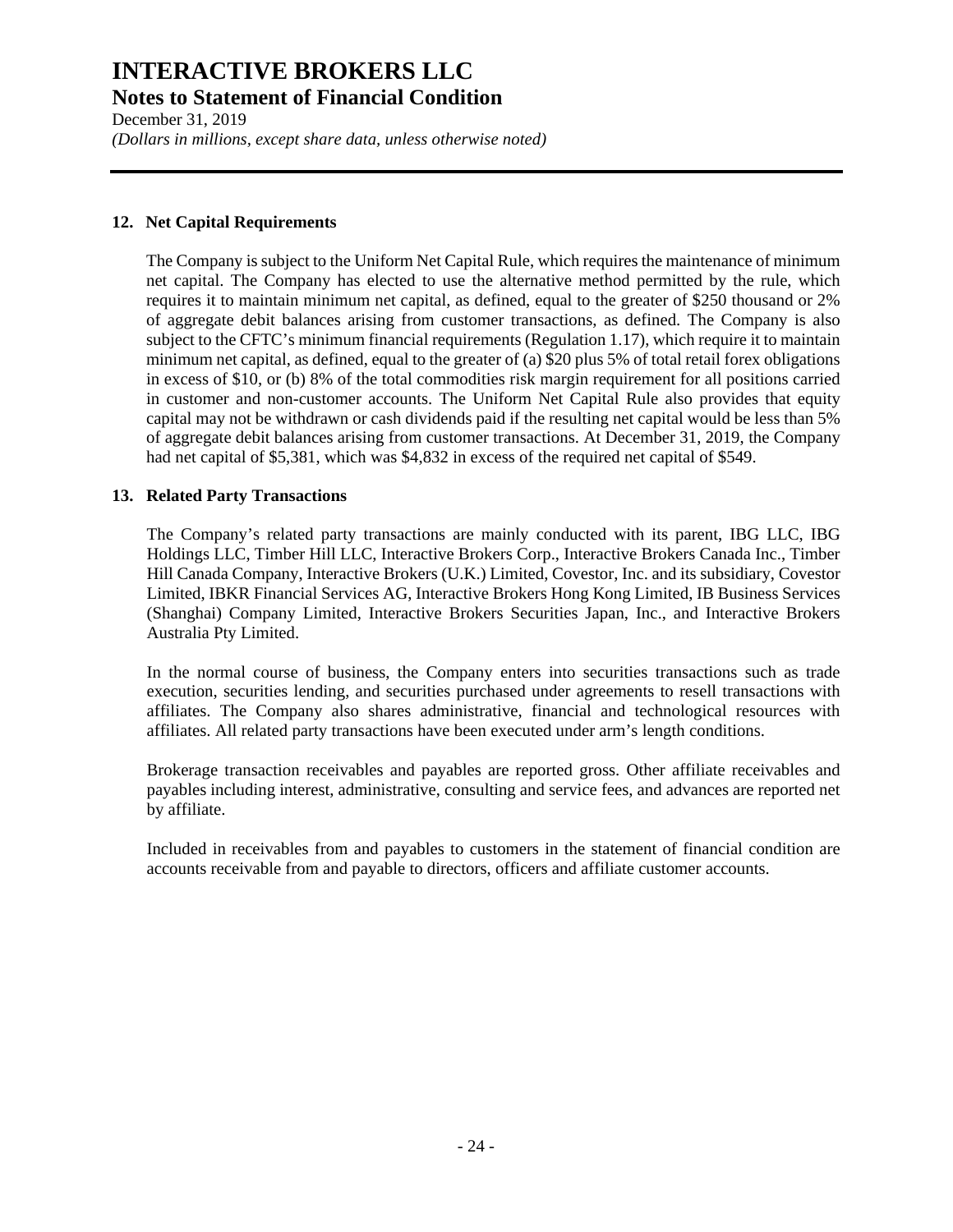December 31, 2019 *(Dollars in millions, except share data, unless otherwise noted)*

Included in the statement of financial condition are the following amounts with related parties at December 31, 2019:

| Assets                                                       |           |
|--------------------------------------------------------------|-----------|
| Securities borrowed                                          | \$<br>490 |
| Receivables from customers                                   | 3,002     |
| Receivables from brokers, dealers and clearing organizations | 387       |
| Receivables from affiliates                                  | 189       |
| Other receivables: interest                                  | 3         |
| Total assets with related parties                            | 4,071     |
|                                                              |           |
| Liabilities                                                  |           |
| Securities loaned                                            | \$<br>536 |
| Payables to customers                                        | 2,980     |
| Securities sold under agreements to repurchase               | 12        |
| Payables to brokers, dealers and clearing organizations      |           |
| Payables to affiliates                                       | 74        |
| Interest payable                                             | 4         |
| Total liabilities with related parties                       | 3,613     |

### **14. Subsequent Events**

As required by FASB ASC Topic 855, "Subsequent Events", the Company has evaluated subsequent events for adjustment to or disclosure in its statement of financial condition through the date the statement of financial condition was issued.

Except as disclosed in Note 10, no other recordable or disclosable events occurred.

\*\*\*\*\*\*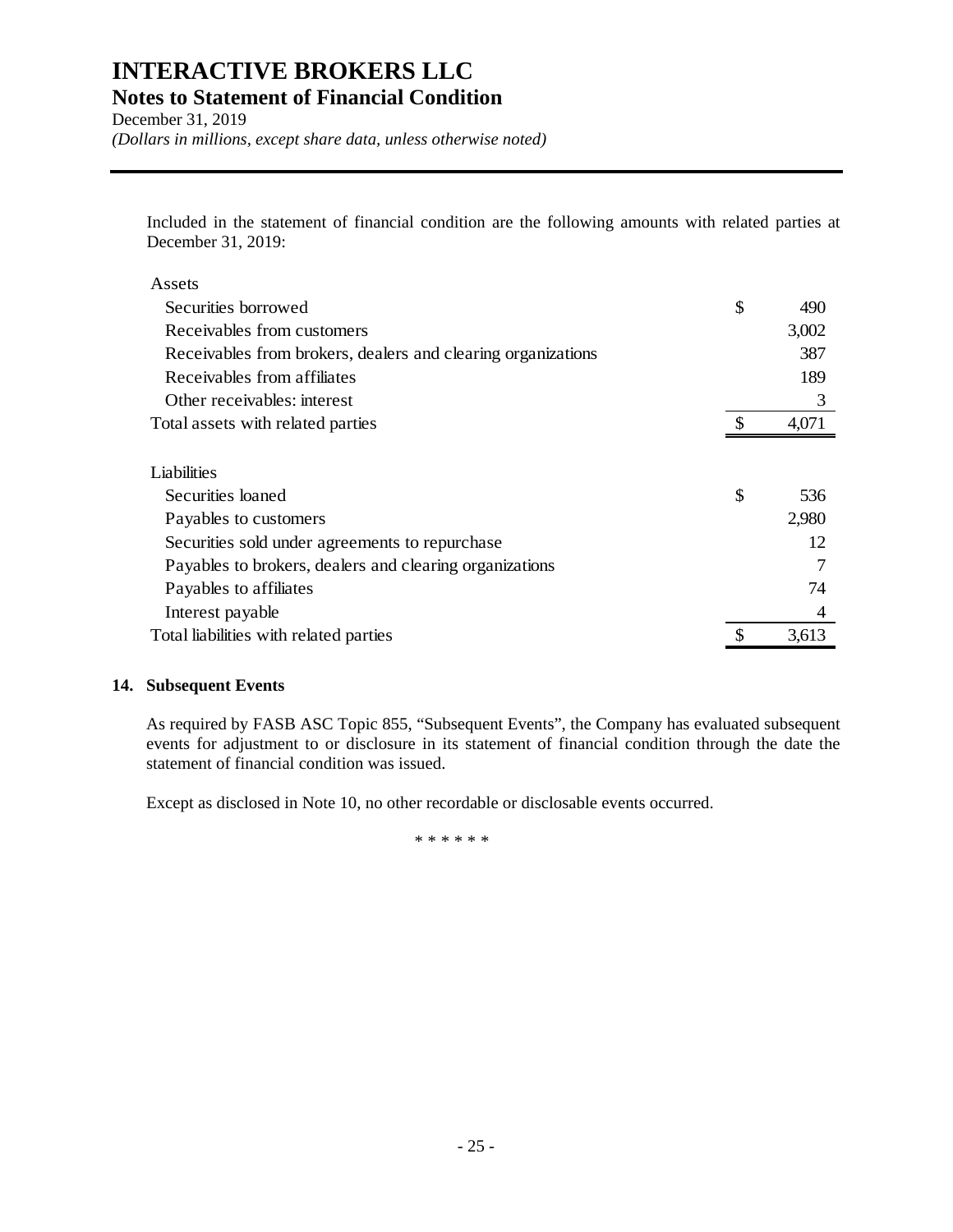**Computation of Net Capital for Brokers and Dealers Pursuant to Rule 15c3-1 under the Securities Exchange Act of 1934** 

December 31, 2019 *(Dollars in millions)*

| NET CAPITAL:                                                       |                           |       |
|--------------------------------------------------------------------|---------------------------|-------|
| Total members' capital                                             | \$                        | 5,759 |
| Deductions and/or charges:                                         |                           |       |
| Nonallowable assets:                                               |                           |       |
| Financial instruments owned, at fair value                         |                           | 6     |
| Receivables:                                                       |                           |       |
| Customers                                                          |                           | 1     |
| Brokers, dealers and clearing organizations                        |                           | 66    |
| <b>Affiliates</b>                                                  |                           | 189   |
| Interest                                                           |                           | 1     |
| Other assets                                                       |                           | 45    |
| Other charges                                                      |                           | 61    |
| Net capital before haircuts on securities positions                |                           | 5,390 |
| Haircuts on securities positions:                                  |                           |       |
| U.S. and Canadian government obligations                           |                           | 7     |
| Options                                                            |                           | 1     |
| Foreign currencies                                                 |                           | 1     |
| <b>Total haircuts</b>                                              |                           | 9     |
| <b>NET CAPITAL</b>                                                 | $\boldsymbol{\mathsf{S}}$ | 5,381 |
| MINIMUM DOLLAR NET CAPITAL REQUIRED (2% of combined                |                           |       |
| aggregate debit items as shown in computation for determination of |                           |       |
| reserve requirements pursuant to Rule 15c3-3)                      | \$                        | 549   |
| CAPITAL IN EXCESS OF MINIMUM REQUIREMENTS                          | \$                        | 4,832 |

NOTE: There are no material reconciling items between the amounts presented above and the amounts as reported in the Company's unaudited FOCUS Report as of December 31, 2019 filed on January 27, 2020. Therefore, no reconciliation of the two computations is deemed necessary.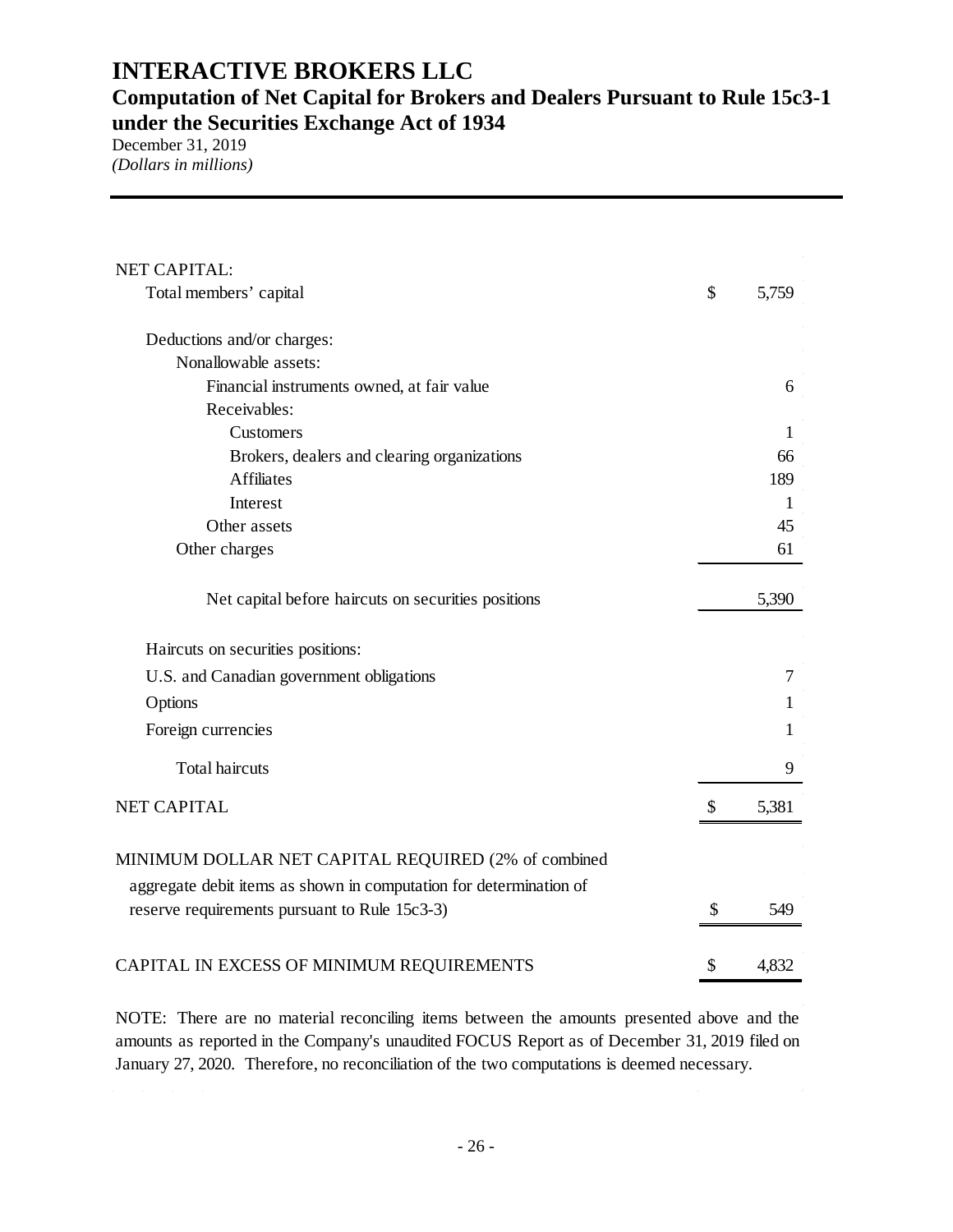### **Schedule of Segregation Requirements and Funds in Segregation for Customers Trading on U.S. Commodity Exchanges Pursuant to Section 4d(2) under the Commodity Exchange Act**

December 31, 2019 *(Dollars in millions)*

| SEGREGATION REQUIREMENTS:                                                          |             |
|------------------------------------------------------------------------------------|-------------|
| Net ledger balance in accounts of regulated commodity customers                    | \$<br>4,072 |
| Net unrealized profit (loss) in open futures contracts traded on a contract market | 80          |
| Exchange traded options:                                                           |             |
| Market value of open option contracts purchased on a contract market               | 163         |
| Market value of open option contracts granted (sold)                               | (187)       |
| Net equity                                                                         | 4,128       |
| Accounts liquidating to deficits and accounts with debit balances                  |             |
| Amount required to be segregated                                                   | 4,129       |
| <b>FUNDS IN SEGREGATED ACCOUNTS:</b>                                               |             |
| Deposited in segregated funds bank accounts - cash                                 | 1,055       |
| Deposited in segregated funds bank accounts - securities                           | 2,004       |
| Margin on deposit with clearing members of contract markets - cash                 | 3           |
| Margin on deposit with clearing members of contract markets - securities           | 1,302       |
| Net settlement from (to) derivatives clearing orginizations of contract makers     | (3)         |
| Exchange traded options:                                                           |             |
| Market value of open long option contracts                                         | 163         |
| Market value of open short option contracts                                        | (187)       |
| Total amount in segregation                                                        | 4,337       |
| Excess funds in segregation                                                        | 208         |
| Management target amount for excess funds in segregation                           | \$<br>155   |

NOTE: There are no material reconciling items between the amounts presented above and the amounts as reported in the Company's unaudited FOCUS Report as of December 31, 2019 filed on January 27, 2020. Therefore, no reconciliation of the two computations is deemed necessary.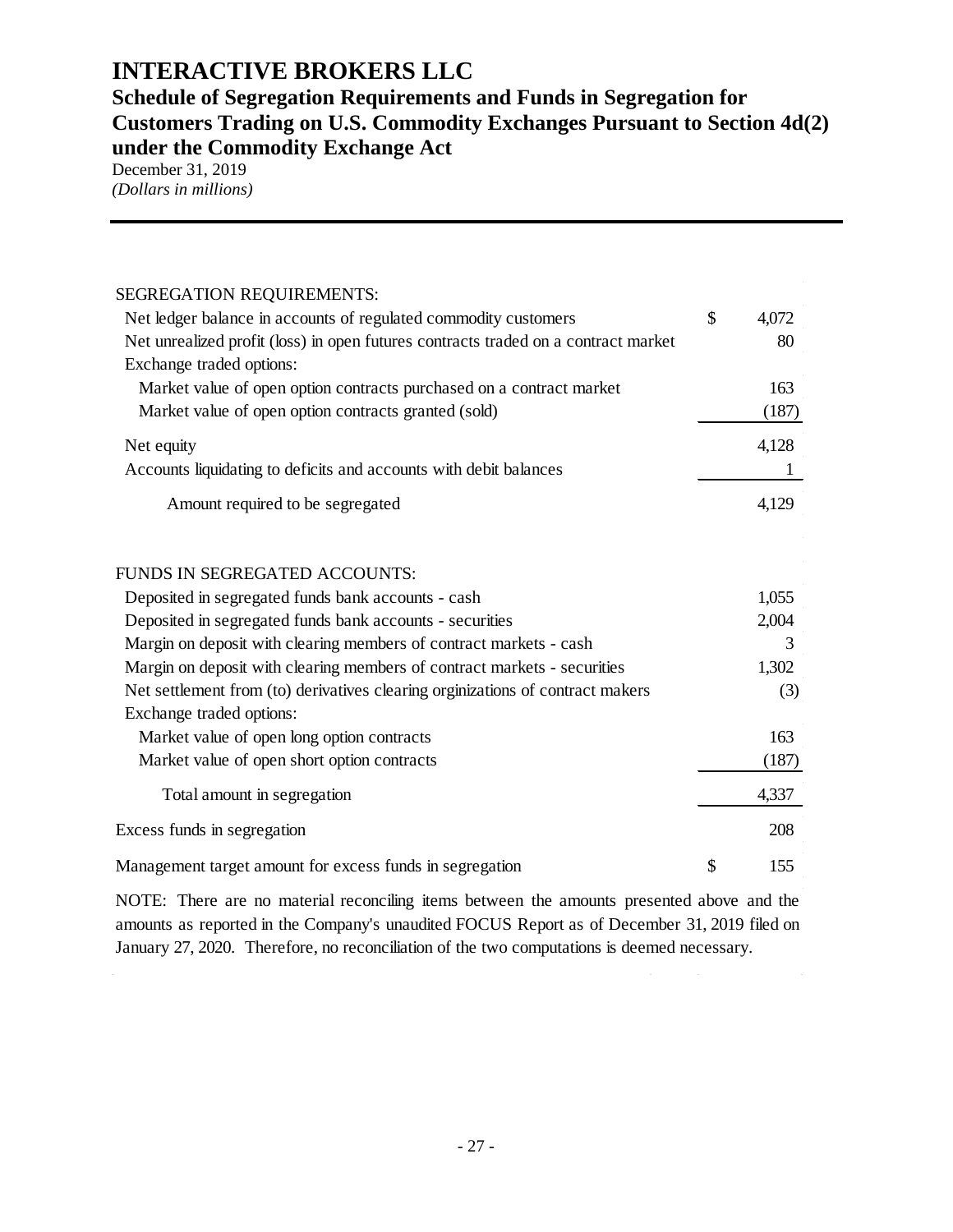**Schedule of Secured Amounts and Funds Held in Separate Accounts for Foreign Futures and Foreign Options Customers Pursuant to Regulation 30.7 under the Commodity Exchange Act**

December 31, 2019 *(Dollars in millions)*

| FUNDS DEPOSITED IN SEPARATE REGULATION 30.7 ACCOUNTS<br>Cash in banks located in the United States<br>Securities in safekeeping with banks located in the United States | \$<br>62<br>490 |
|-------------------------------------------------------------------------------------------------------------------------------------------------------------------------|-----------------|
| AMOUNTS HELD BY MEMBERS OF FOREIGN BOARDS OF TRADE                                                                                                                      |                 |
| Cash                                                                                                                                                                    | 89              |
| Unrealized gain (loss) on open futures contracts                                                                                                                        |                 |
| Value of long option contracts                                                                                                                                          |                 |
| Value of short option contracts                                                                                                                                         |                 |
| Total Funds in Section 30.7 accounts                                                                                                                                    | 641             |
| Amount required to be set aside in separate 30.7 accounts                                                                                                               | 504             |
| Excess funds                                                                                                                                                            | 137             |
| Management target for excess funds                                                                                                                                      | \$<br>80        |

NOTE: There are no material reconciling items between the amounts presented above and the amounts as reported in the Company's unaudited FOCUS Report as of December 31, 2019 filed on January 27, 2020. Therefore, no reconciliation of the two computations is deemed necessary.